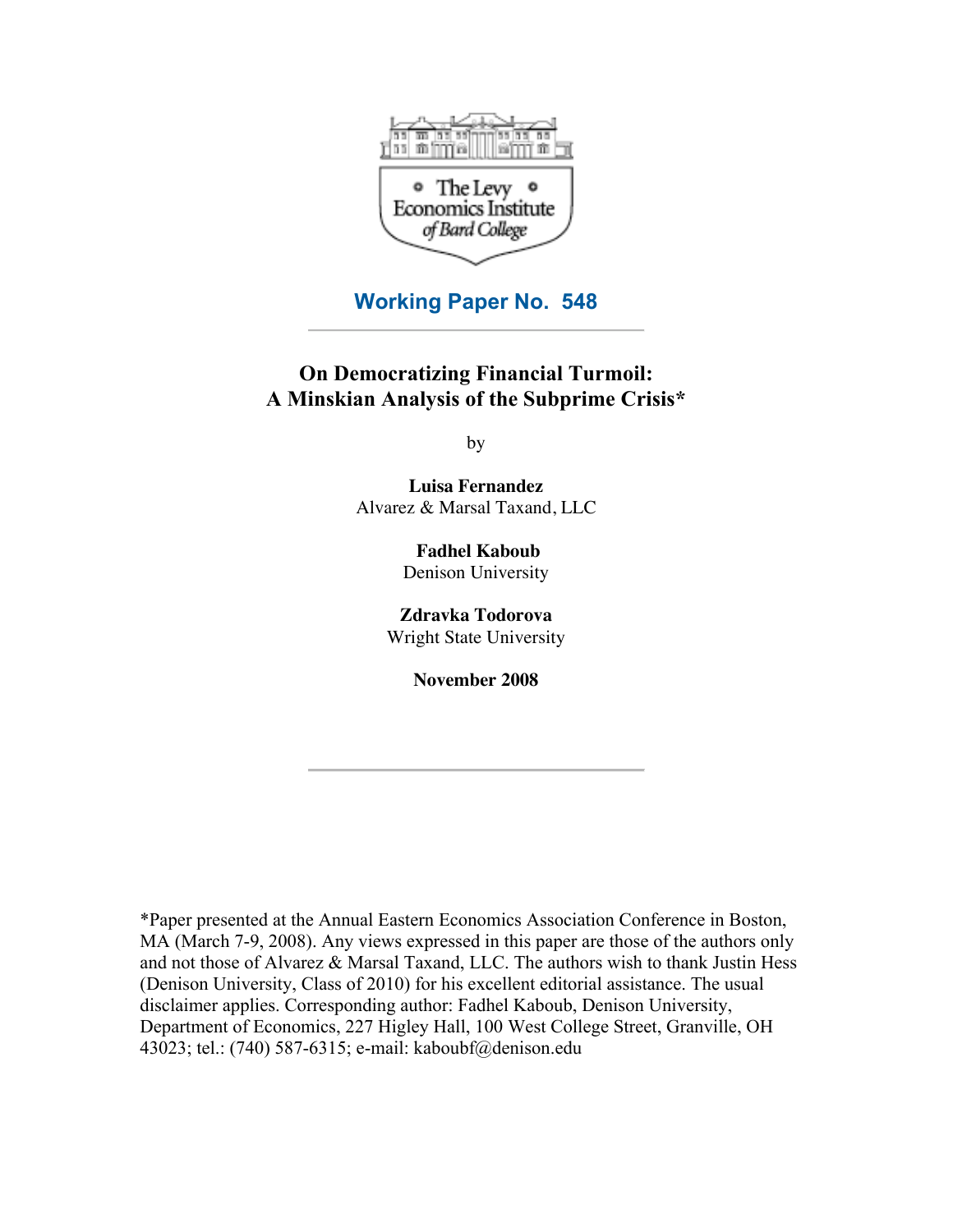The Levy Economics Institute Working Paper Collection presents research in progress by Levy Institute scholars and conference participants. The purpose of the series is to disseminate ideas to and elicit comments from academics and professionals.

The Levy Economics Institute of Bard College, founded in 1986, is a nonprofit, nonpartisan, independently funded research organization devoted to public service. Through scholarship and economic research it generates viable, effective public policy responses to important economic problems that profoundly affect the quality of life in the United States and abroad.

> The Levy Economics Institute P.O. Box 5000 Annandale-on-Hudson, NY 12504-5000 <http://www.levy.org>

Copyright © The Levy Economics Institute 2008 All rights reserved.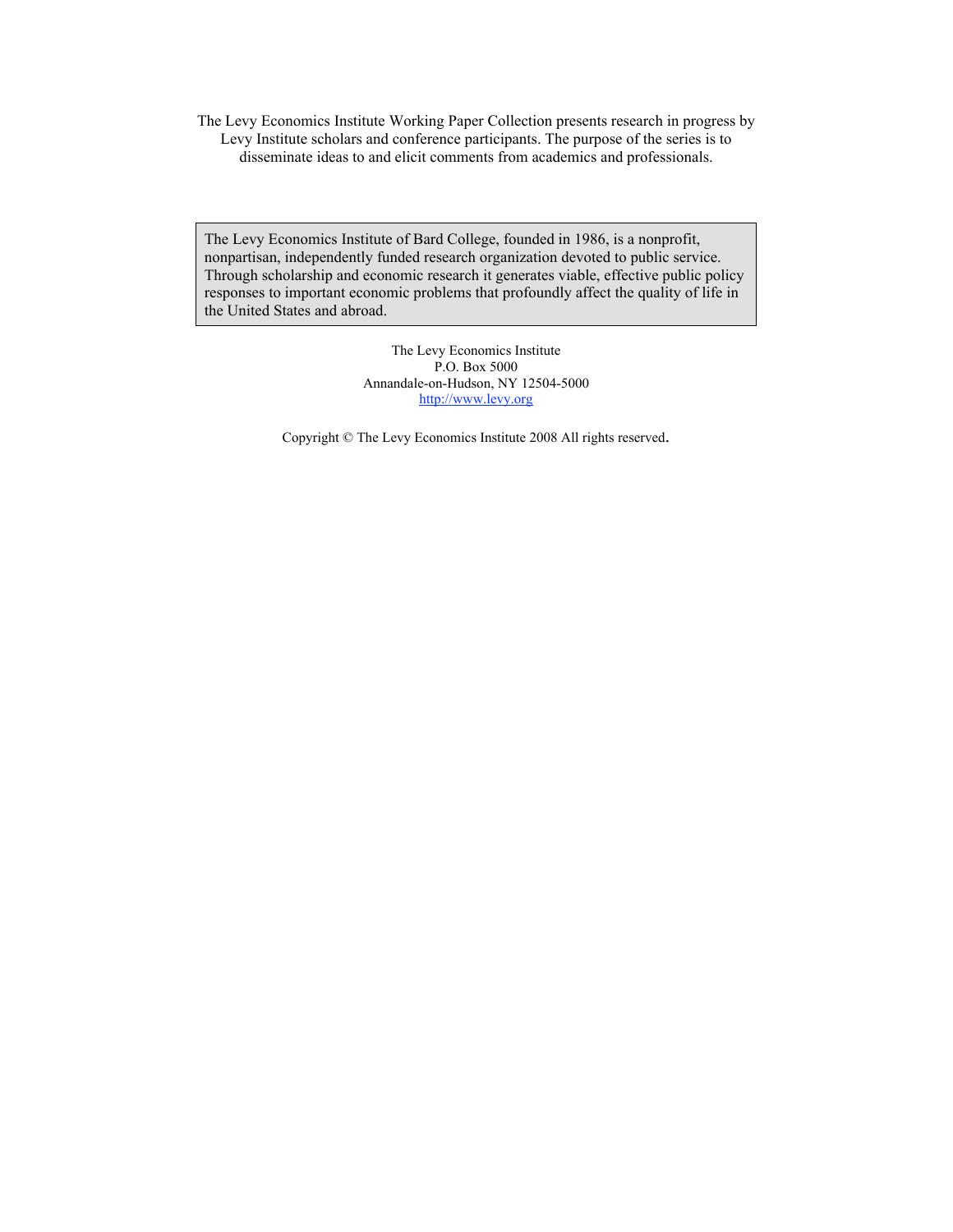#### **ABSTRACT**

The paper uses Minsky's financial instability hypothesis as an analytical framework for understanding the subprime mortgage crisis and for introducing adequate reforms to restore economic stability. We argue that the subprime crisis has structural origins that extend far beyond the housing and financial markets. We further argue that rising inequality since the 1980s formed the breeding ground for the current financial markets meltdown. What we observe today is only the manifestation of the ingenuity of the market in taking advantage of moneymaking opportunities, regardless of the consequences. The so-called "democratization of homeownership" rapidly turned into record-high delinquencies and foreclosures. The sudden turn in market expectations led investors and banks to reevaluate their portfolios, which brought about a credit crunch and widespread economic instability. The Federal Reserve Bank's intervention came too late and failed to usher in adequate regulation. Finally, the paper argues that a true democratization of homeownership is only possible through job creation and incomegeneration programs, rather than through exotic mortgage schemes.

**Keywords:** Minsky; Financial Instability; Wall Street; Subprime Mortgages; Real Estate; Full Employment; Inequality

**JEL Classifications:** B52, B58, E12, E44, B52, G21, G24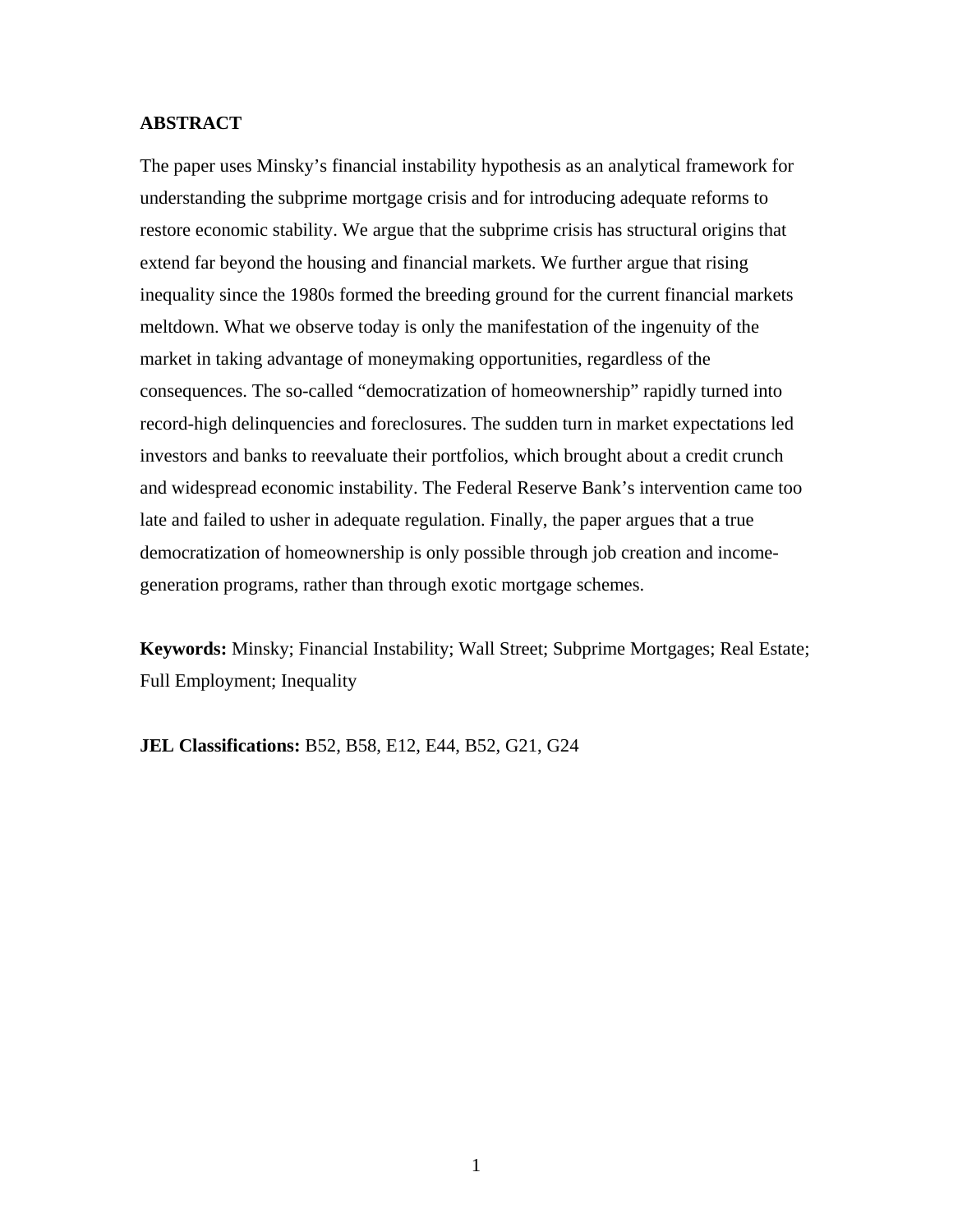#### **I. INTRODUCTION**

On June 17, 2002, President Bush declared that "There is a home ownership gap in America. The difference between Anglo-American and African-American and Hispanic home ownership is too big. And we've got to focus the attention on this nation to address this" (The White House 2002). The goal was to increase minority home owners by at least 5.5 million by 2010. In August 2004, the White House produced a document surveying President Bush's achivements. The document stated that "The U.S. *homeownership rate reached a record 69.2%* in the second quarter of 2004. The number of homeowners in the United States reached 73.4 million, the most ever. And for the first time, the majority of minority Americans own their own homes" (The White House 2004: 44). Unfortunately, the short-lived increase in homeownership was followed by a recordhigh foreclosure avalanche that has pushed the U.S. economy into one of its worst financial crises since the Great Depression. Billions of dollars in asset write-downs, rising unemployment, sluggish economic growth, and record-high oil and food prices, all of which add up to the end of what has been termed "the democratization of homeownership." This fictitious "democratization" was only made possible by a combination of factors, namely, three decades of financial deregulation, a very-lowinterest-rate policy by the Fed, an aggressive lending strategy by mortgage companies and banks seeking fees and commissions, and a set of financial innovations allowing mortgage loan issuers to unload their loan burden onto Wall Street to be securitized and marketed without any serious supervision or regulation.

The argument made in this paper illustrates that the subprime crisis is yet another classic Hyman Minsky episode of financial instability. "Stability breeds instability" is a famous Minsky slogan, meaning that financial instability and economic turmoil are endogenous phenomena that stem from the over-optimistic sentiments and confidence that overtake the economy during a boom, leading to lower standards of investment evaluations and thinner cushions of safety. Pushing Minsky's argument a bit further, we argue that "inequality breeds instability" as well. The stagnation of real income for economically disadvantaged households (typically non-homeowners) combined with ever-increasing real estate prices meant that those households would never be able to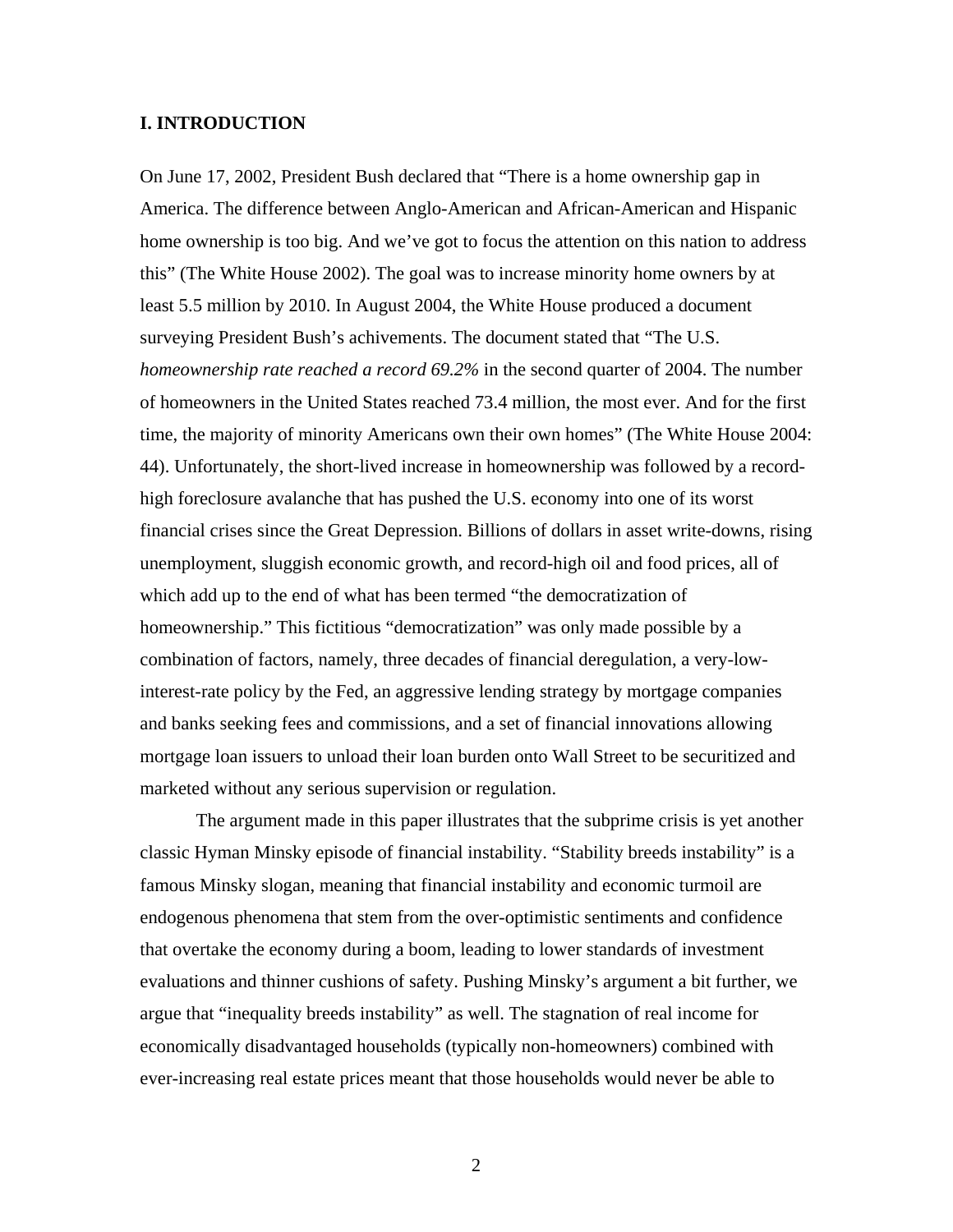achieve homeownership. Such households would only be able to buy homes under one of the following scenarios: 1) real income rise; 2) real estate prices decline; or 3) government subsidies (downpayment assistance and low fixed interest rates). Unfortunately, the rise in homeownership achieved in 2004 and 2005 was not due to any of the above scenarios. The "democratization" of homeownership was nothing but a fictitious increase in the demand for homes fueled by innovative financing schemes that misled residential real estate developers into increasing the supply of new homes and setting up the industry for one of its worst declines in decades. We argue that this fictitious democratization of homeownership has turned into a *real* democratization of financial turmoil that has spread beyond subprime borrowers and the herds of lenders who serviced them.

The paper is organized as follows. Section II presents the mainstream explanation of financial crisis as being the result of "bubbles and irrational exuberance," and contrasts this with a Minskian explanation of endogenous instability. In section III we look at some empirical evidence on the mortgage loans serviced, delinquencies, and foreclosures, with a particular focus on the East North Central, Middle Atlantic, and South Atlantic regions of the United States. Section IV argues that inequality has been the real cause of financial crisis and that the subprime lending frenzy was just a temporary patch on inequality in which the economically disadvantaged have been used to ride a wave of Wall Street speculation. Finally, we conclude that the only viable means of achieving higher rates of homeownership and economic stability is through a full employment program that secures stable employment opportunities with decent wages and benefits. Under such program, all households will have a real and sustainable opportunity for homeownership.

## **II. MAINSTREAM VS. MINSKIAN EXPLANATIONS OF THE SUBPRIME CRISIS**

#### **A. The "Bubble and Exuberance" Explanations**

In general, irrational exuberance, mania, or bubbles are the usual mainstream explanations of financial instability. These are expression of failure of the agents in the system to behave rationally. Financial instability is presented as unusual to the market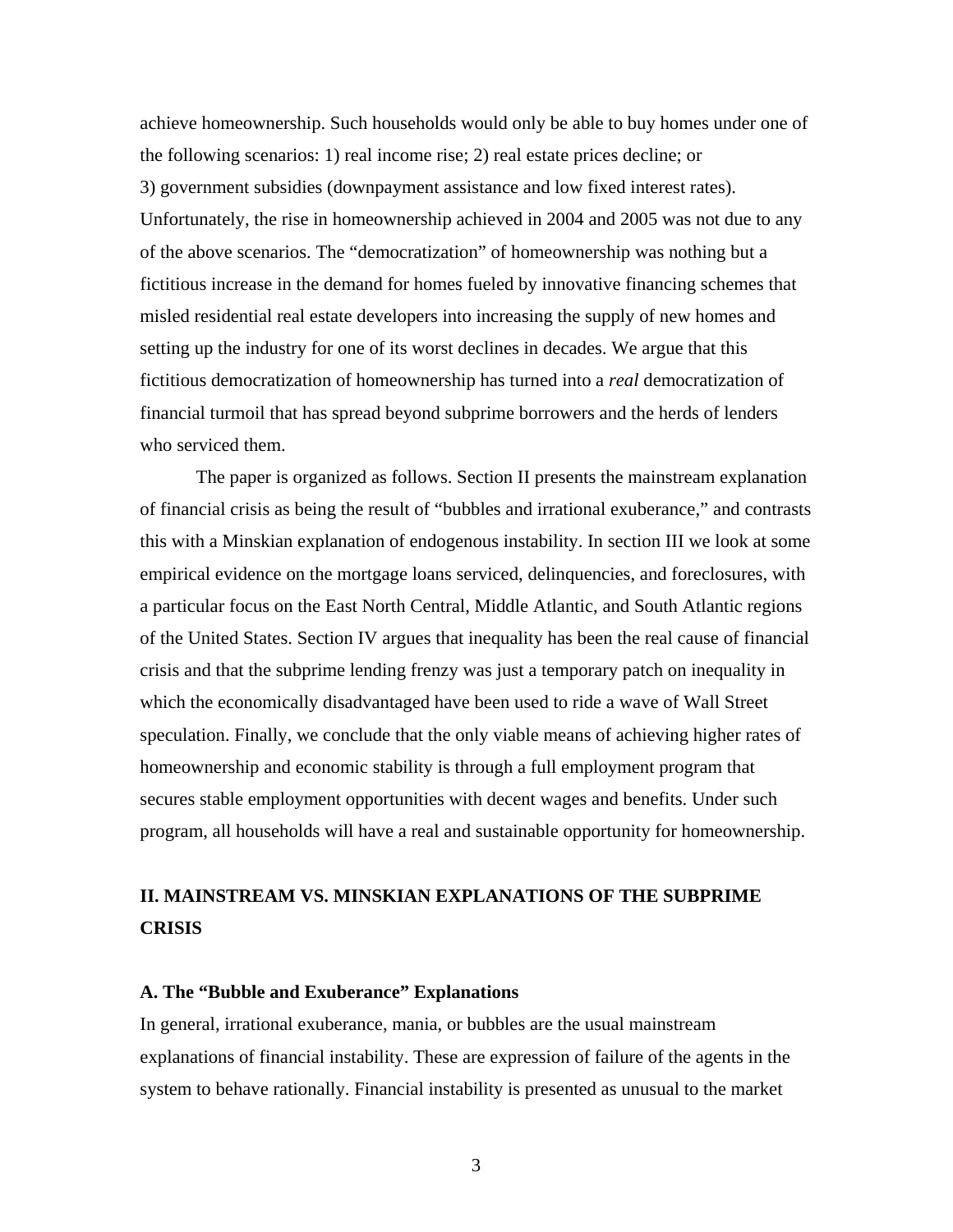system, where individuals act rationally. In the current subprime crisis these are offered as explanations, too—exuberance on the part of the homeowners who knew they couldn't afford the mortgages they undertook and bubbles resulting from overpricing real estate property. Following this logic, the advice is to allow financial markets to learn the hard way by letting agents go bankrupt. The presumption is that most of the time there is natural stability in the system.

 Just the opposite is suggested by J.M. Keynes's analysis of expectations about investment returns under uncertainty—the so-called "animal spirits" are a major element of the capitalist system. Expenditures on current investment represent an exchange of money today for money tomorrow under specific expectations about returns in the future. Under conditions of uncertainty, it is only natural that these expectations will be disappointed (alternatively we would have rational expectations). Jan Kregel (2007), following Keynes, emphasizes the natural instability of financial markets.

 Similarly, L.R. Wray (2007) points out the importance of going beyond the bubble and exuberance explanations of financial instability and looking at the systematic conditions embedded in financial markets, including the role of economic policy, in validating behavior that enhances financial fragility.

Blaming the "bubble" for the current crisis is rather like blaming the car for an accident—when we ought to take a good long look at the driver, and at the bartender who kept the whiskey flowing all evening before helping the drunk to his car after last call… Unfortunately, those in charge of the financial system have for a very long time encouraged a blurring of the functions, mixing drinking and driving while arguing that the invisible hand guided by self interest can keep the car on course. The current wreck is a predictable result. (Wray 2007)

This predictability refers to the socially created conditions in financial markets and does not imply that we could deal away with financial fragility, but merely adjust through policy and regulation so that the economy does not slip into debt deflation of a depression magnitude.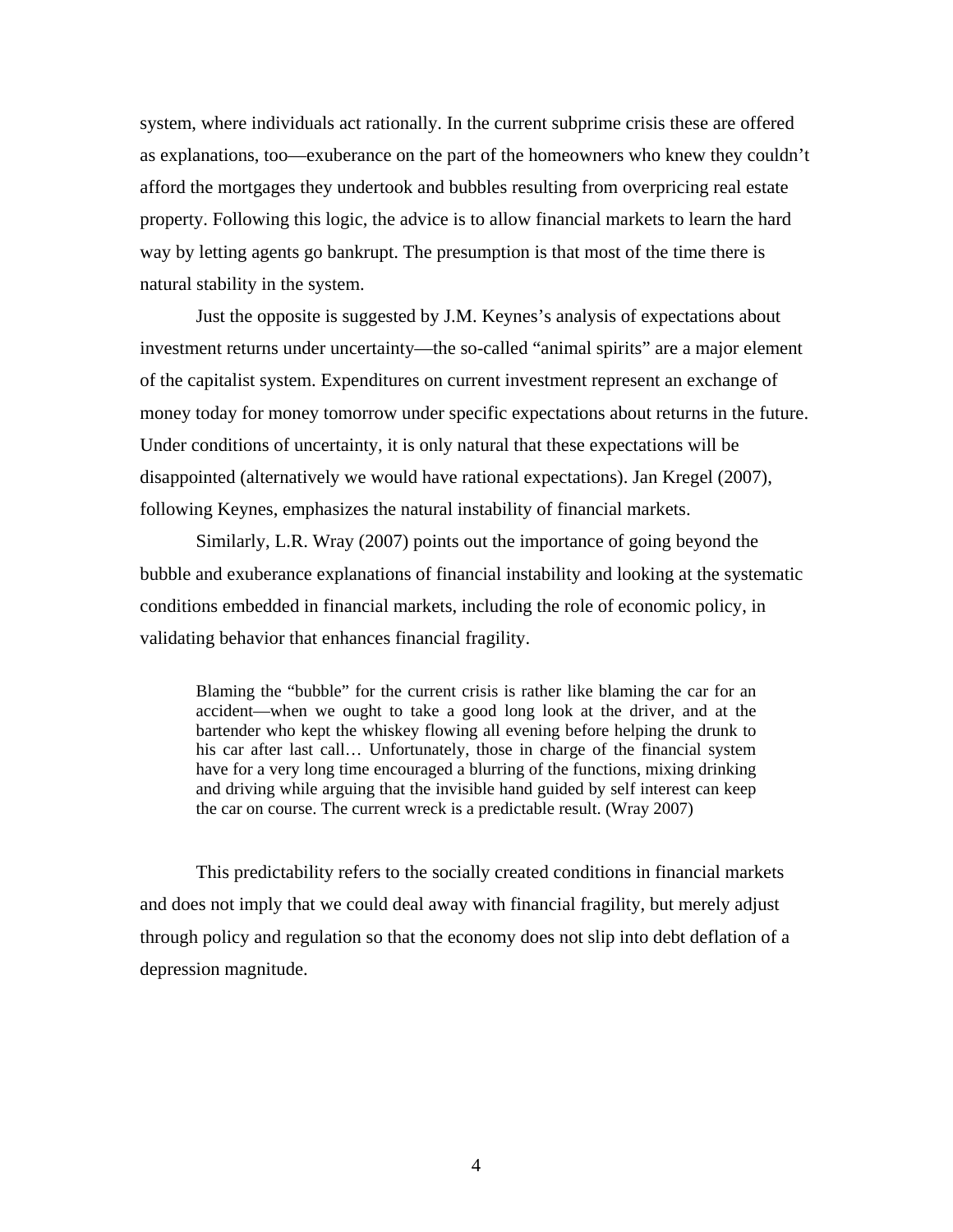#### **B. A Minskian Explanation**

1

Hyman Minsky's (1919–1996) financial instability hypothesis is a theory of the impact of debt on investment and presents a model of a capitalist economy that doesn't rely on exogenous shocks to generate business cycles. The structure of a capitalist economy becomes more fragile over a period of prosperity and an endogenous process leads to financial and, consequently, economic instability (Minsky 1992b).

Charles Whalen (2007) points out the relevance of the financial instability hypothesis to the current situation. This interpretation became somewhat visible in popular media, specifically in a *Wall Street Journal* article by Justin Lahart (2007). Minsky himself recognized the potential destabilizing effects of securitization as early as 1986–87 in a previously unpublished note that has been released by the Levy Economics Institute (Minsky 1986b, 2008). $<sup>1</sup>$ </sup>

 First, real estate appeared to be a good investment, and relatively safe too, especially when compared with the dotcom investments. Expansion of lenders' markets into less and less creditworthy borrowers began with "financial innovations" such as "interest-only" mortgages and "option adjustable rate" mortgages with low payments at the outset, but skyrocketing monthly payments later.

 Unregulated mortgage brokers don't hold the loans and, thus, don't have a longterm relationship with the borrowers, so they are not concerned with their creditworthiness, rather they work for commissions. Since adjustable rate mortgages are highly profitable for banks, brokers received high commissions to generate these loans.

 Banks' desire for the expansion of markets (or "democratization" of credit) and the incentives to push adjustable rate mortgages, coupled with the tendency to overvalue real estate on behalf of commission-driven home appraisers, provided the foundations of financial instability. This was particularly true in the face of increasing default risk from subprime lending and unmet expectations regarding valuation of real estate assets.

 Further, fragility is added to the system by banks that bundle mortgages into mortgage-backed securities (MBS) and sell them as a package to investment funds that used these MBS bundles as collateral for highly leveraged loans. The mortgages are

<sup>&</sup>lt;sup>1</sup> Minsky warned that the securitization frenzy must be countered with strict regulations because "all that was required for the originators to earn their stipend was skill avoiding obvious fraud and in structuring the package" (Minsky 1992a: 22–23).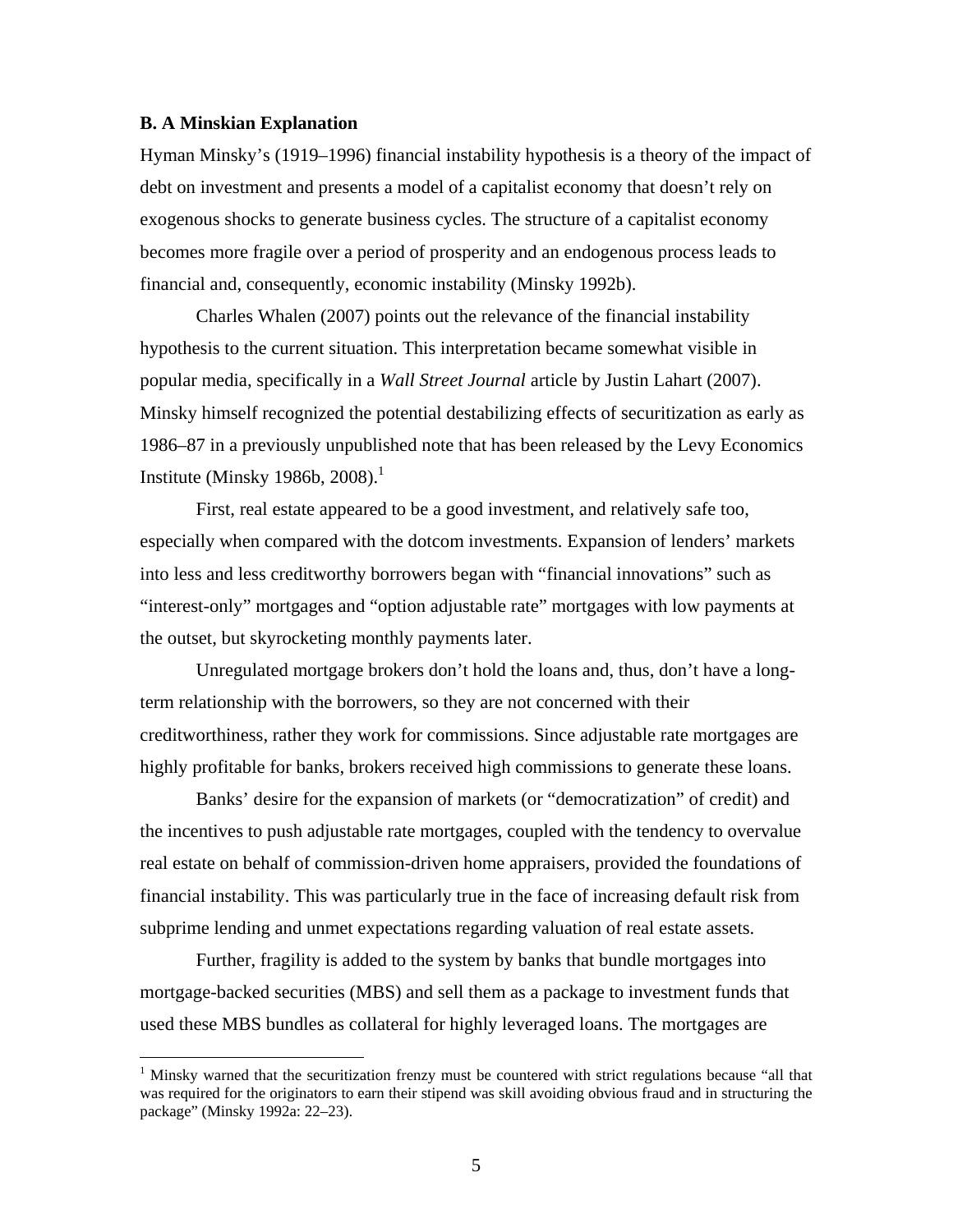bundled in varieties of risk classes, so that buyers could choose some option of perceived risk-to-return ratio. Furthermore, these loans were increasingly used to buy more mortgage bundles. This process of *securitization,* in particular, fits well Minsky's financial instability hypothesis, as the purchase of mortgage bundles and the financial derivatives (such as futures and options trading) involve expectations under uncertainty rather than simply skillful management of probabilistic risk.

 As a guide to the likelihood of default, the credit rating agencies rate the debt packages for the banks that sell them. However, the rating agencies get paid by the issuers of the securities, not by investors, so there is pressure to give better ratings or else they face the danger of losing business to other rating agencies. Investors' motivations in purchasing such securitized assets were driven by optimistic expectations under conditions of expansion, as described by Minsky (1986, 1992a).

With increased incidents in homeowners' default, Minsky's "debt-deflation" follows. Homes are not selling, developers are slashing prices to reduce their inventory, brokers are going out of business, appraisers also are negatively affected, investment banks are holding mortgages they cannot sell, investors are trying to sell out positions (assets are devalued), rating agencies are downgrading securities, and the insurers are facing tremendous losses.

 In addition to the financial instability hypothesis, some authors following Keynes and Minsky have pointed to the institutional evolution in the U.S. financial markets—and specifically to the role of changes in regulations—in particular, deregulation (Kregel 2007; Wray 2007). Most notorious is the 1999 Bank Reform Act, which allows banks to engage in a larger range of financial activities (blurring the distinction between commercial and investment banking) under a larger degree of deregulation (Kregel 2007). Under these conditions, banks offer and promote increasingly bolder financial innovations.

 Kregel specifically points to the evolution in the banker-borrower relation, where solvency and repayment of loans are no more the major concern for banks, since interest payments are displaced by fees as a source of profits. The ability of banks to earn fees for loan origination, while at the same time escaping the risk of default by selling the loan through securitization, is a major element of the current problem, as banks were not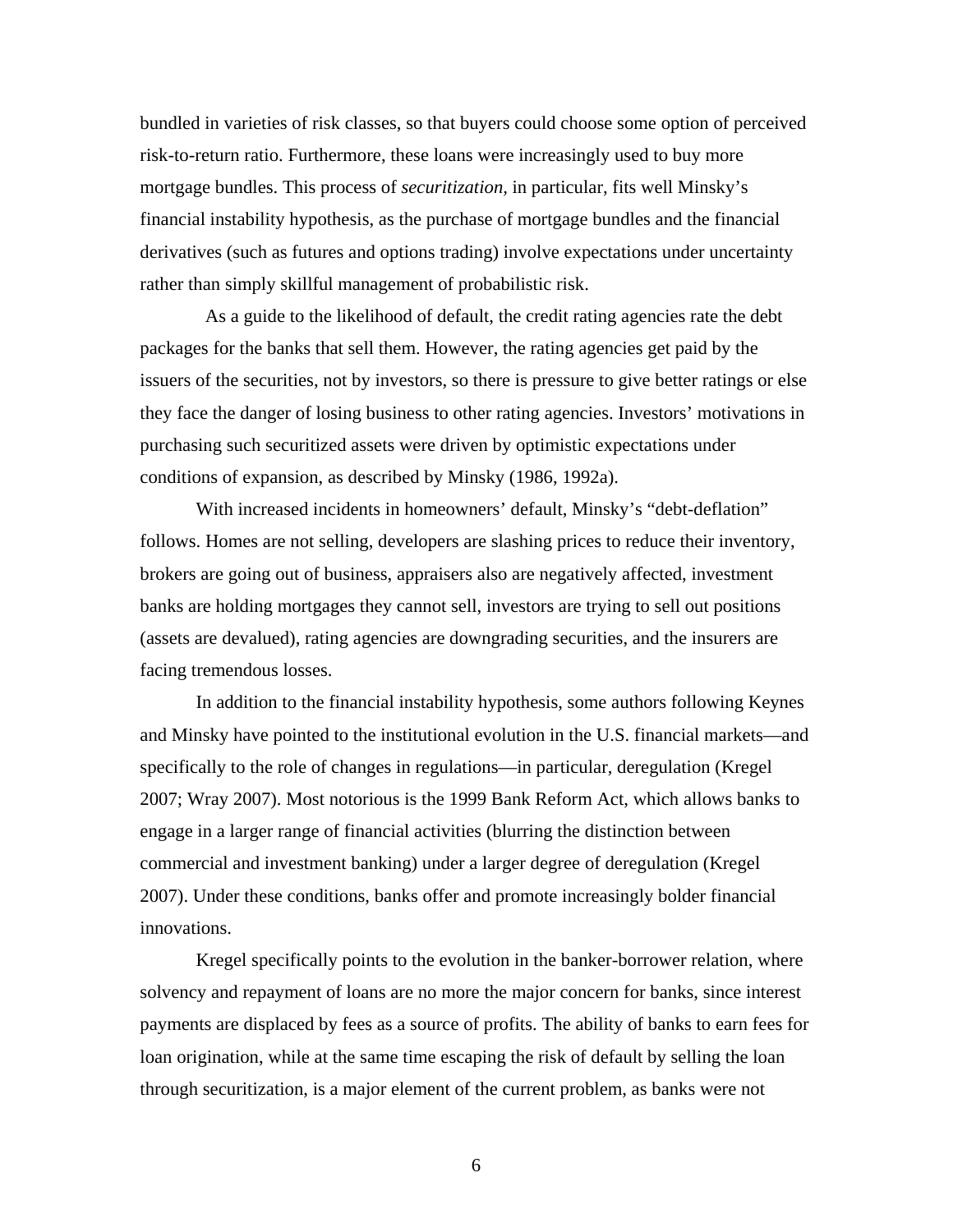concerned with repayment of the loans, but with expansion of their markets and generating more fee revenues by originating new loans.

 Economic policies that validate practices which actually contribute to financial fragility have also been identified as a structural problem (Wray 2007). Thus, the socalled "affordability loans" (the adjustable rate mortgages) that were part of the expansion of banks' market and strategy to obtain ever-expanding fee revenue from loan originations was validated by the Fed. Specifically, Greenspan encouraged homebuyers to undertake such loans. In addition, the acceptance of credit agencies (who represent a conflict of interest) as a viable valuation mechanism for risk is also a policy validation within the increasingly fragile financial system.

 In addition to deregulation, globalization also plays into the current crisis. Globalization further stimulates the practice of securitization, as the latter creates and distributes financial paper across national borders. Indeed, the value of securitized mortgages exceeds the value of national debt held by foreign investors (Wray 2007: 7). Ironically, securitization has been offered as a financial innovation, which, at the macro level, is supposed to enhance risk management in the global economy (Bernanke 2004; Chancellor 2007). It was thought that MBS securitization into further collateralized debt obligations (CDOs and CDO2) would be a good risk-sharing mechanism that would spread the risk too thin and would allow investors to choose investments based on their taste for risk. The result, however, was that all investors ended up having the same risk exposure, hence, spreading financial instability across the economy.

#### **C. Inequality Breeds Instability**

In *The General Theory* (1936), Keynes identified economic inequality as one of the major destabilizing features of the capitalist system. In the 1960s, Minsky poured a considerable amount of ink working on the so-called War on Poverty. He was convinced that job creation for people with any level of qualification was the only true way to fight poverty and inequality. In this section we argue that the ongoing subprime crisis may appear to be the result of recent financial innovations gone wild, but a major contributing factor to the conditions leading to aggressive subprime lending behavior is the build-up and persistence of economic inequality that has intensified since 1980 in the United States.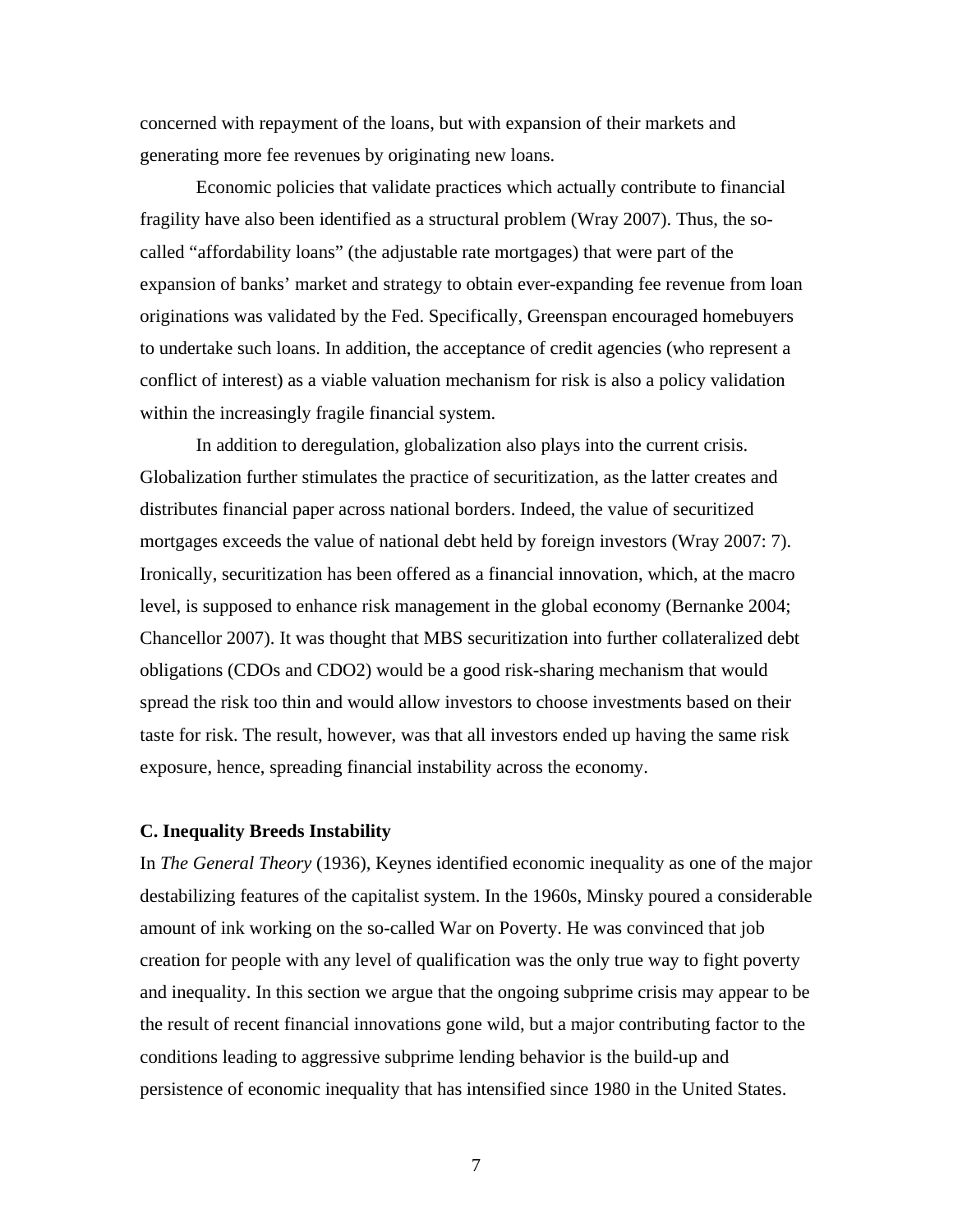

**Graph 1. Gini Ratio for U.S. Households (1967–2006)**

**Source:** U.S. Census Bureau, Historical Income Tables, Households, Table H-4

Between 1980 and 2004, the real average hourly wage (in 2004 dollars) hardly changed from its 1980 level of \$15.68/hour (\$15.67/hour in 2004). However, worker productivity has increased by 68% over the same period (United for a Fair Economy 2006: 12). Even the federal minimum wage law has failed to lift poor working families to the federal poverty line. In 2007, the federal minimum wage level was 57% of the "living wage" (the wage that puts a family of four on the federal poverty line), down from 81% in 1979 and 94% in 1964. The Gini coefficient has been steadily on the rise in the United States since the beginning of the neoliberal era of the 1980s (graph 1). Real average family income has barely changed for the poorest 20% of the population between 1979 and 2006, while the richest 20% saw their income rise by 56.77% and the richest 5% enjoyed an 87.47% increase (graph 2). And to make things worse for middle- and lowincome groups, U.S. tax policy took a regressive turn, shifting the burden heavily on those groups (graph 3). According to United for a Fair Economy, since 1980, the top federal tax rates on capital gains has declined by 31% and the estate tax dropped by 46%, while payroll tax has increased by 25% (United for a Fair Economy 2006: 23).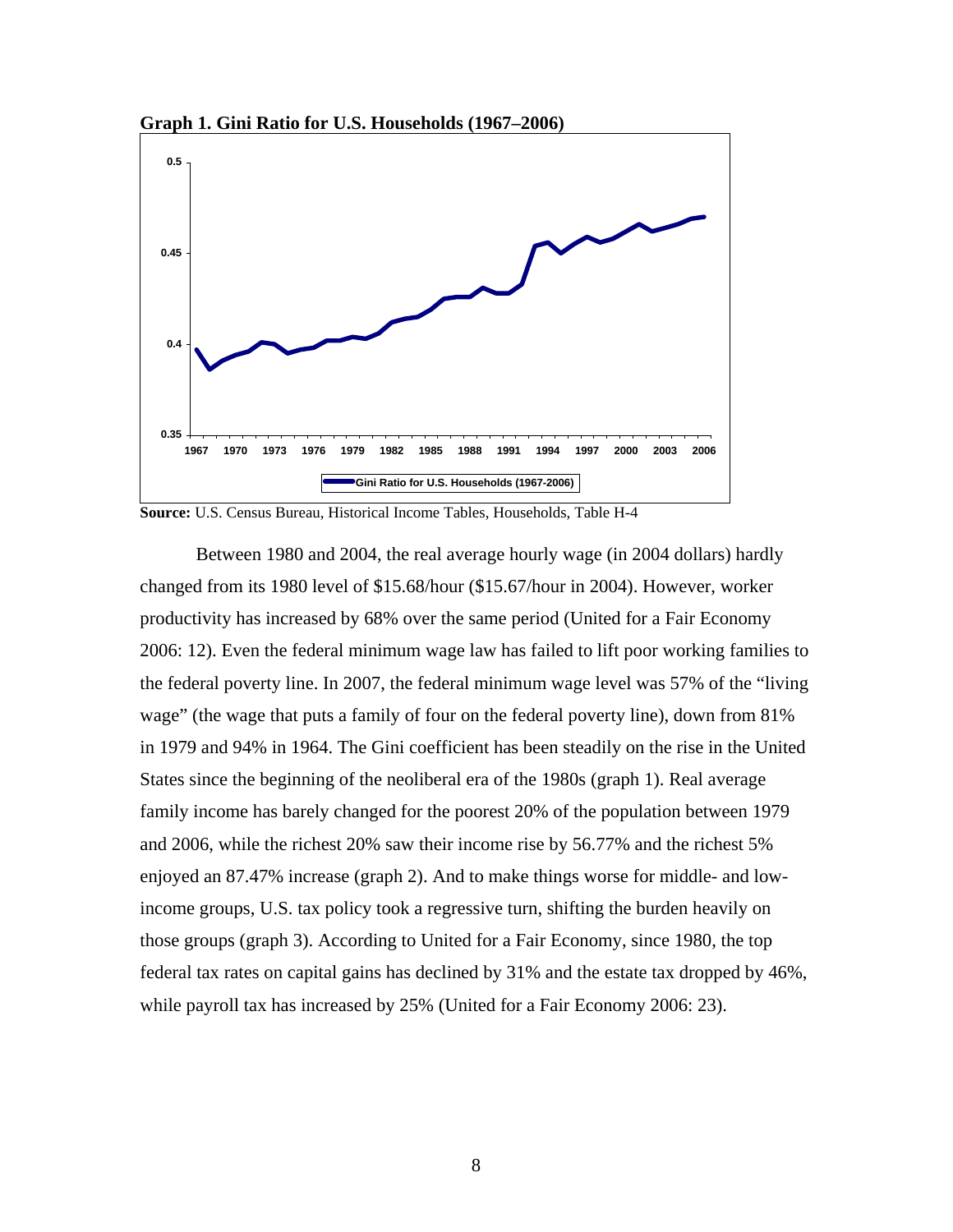

**Graph 2. Real Mean Family Income Growth by Quintile and for Top 5% (1979– 2006)**

**Source:** U.S. Census Bureau, and authors' calculations (2006 dollars)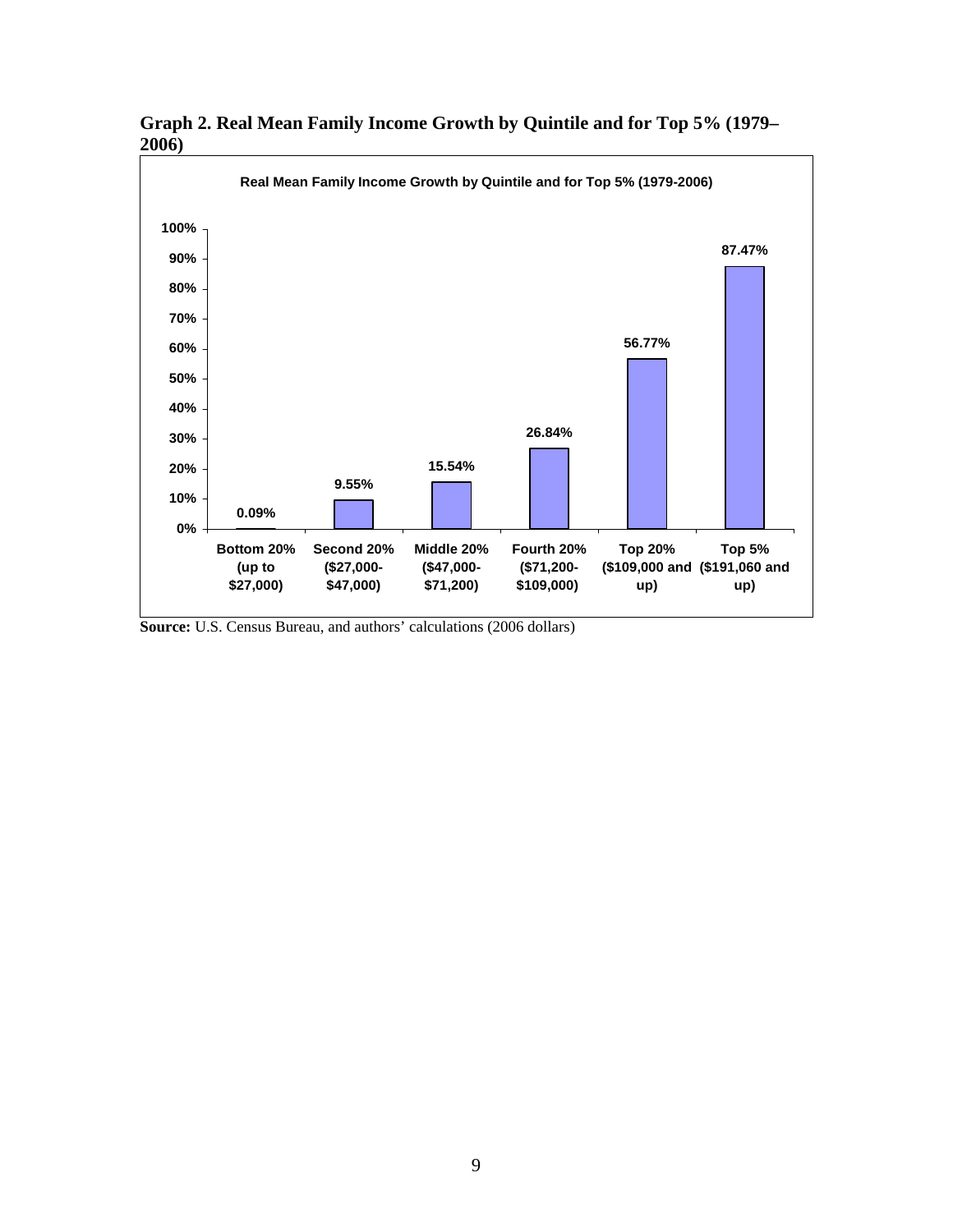**Graph 3. Effective Federal Tax Rates (Income Tax + Payroll Tax) for the Top 1% and the Middle Quintile of Households (1948–2003)** 



**Source:** United for a Fair Economy (2006)

 By failing to recognize the destabilizing effect of economic inequality, policy makers at the highest level in the Federal Reserve Bank (the Fed) welcomed the situation as a great way to keep workers in check and prevent inflationary pressures. Testifying before the Senate Banking Committee in January 1997, Alan Greenspan explained that the gap between productivity gains and wage growth has been a blessing in disguise for the U.S. economy. In other words, "employment insecurity" keeps inflation down. In Greenspan's words:

> As I see it, heightened job insecurity explains a significant part of the restraint on compensation and the consequent muted price inflation. Surveys of workers have highlighted this extraordinary state of affairs. In 1991, at the bottom of the recession, a survey of workers at large firms indicated that 25 percent feared being laid off. In 1996, despite the sharply lower unemployment rate and the demonstrably tighter labor market [. . .] 46 percent were fearful of a job layoff. (Greenspan 1997)

 Thus, Greenspan's assessment of the cause of the "extraordinary" and "exceptional" U.S. economic performance in the 1990s was "a heightened sense of job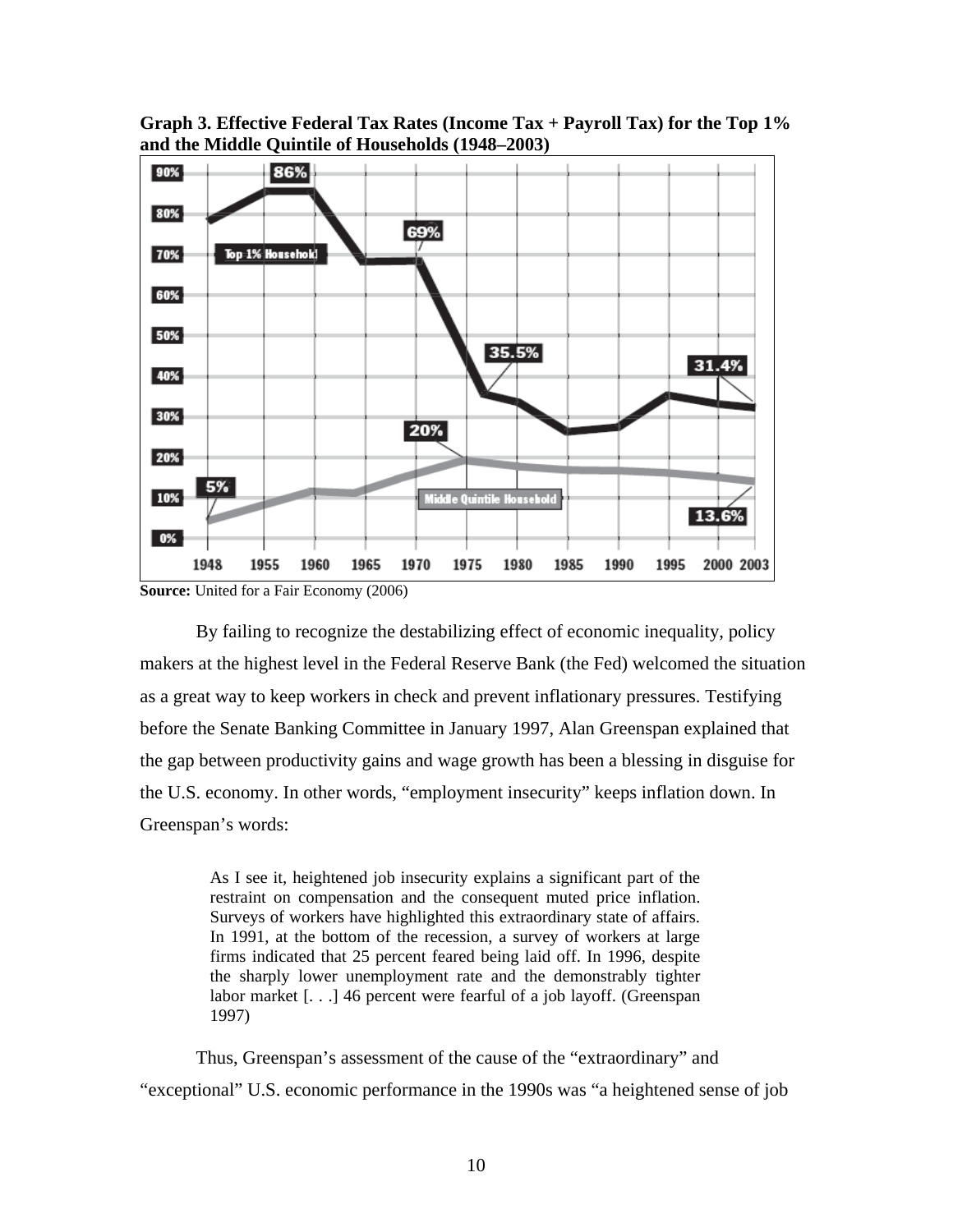insecurity" that has subdued wage gains for workers. These "traumatized workers" are even more compliant when they have a home mortgage to pay every month and cannot risk loosing their home were they to go on strike or be laid off. With Greenspan's blessings, workers experienced a real wage freeze, while the Fed was busy fueling the biggest housing bubble in U.S. history.



**Graph 4. Median U.S. House Prices (1975–2008)** 

**Source:** U.S. Census Bureau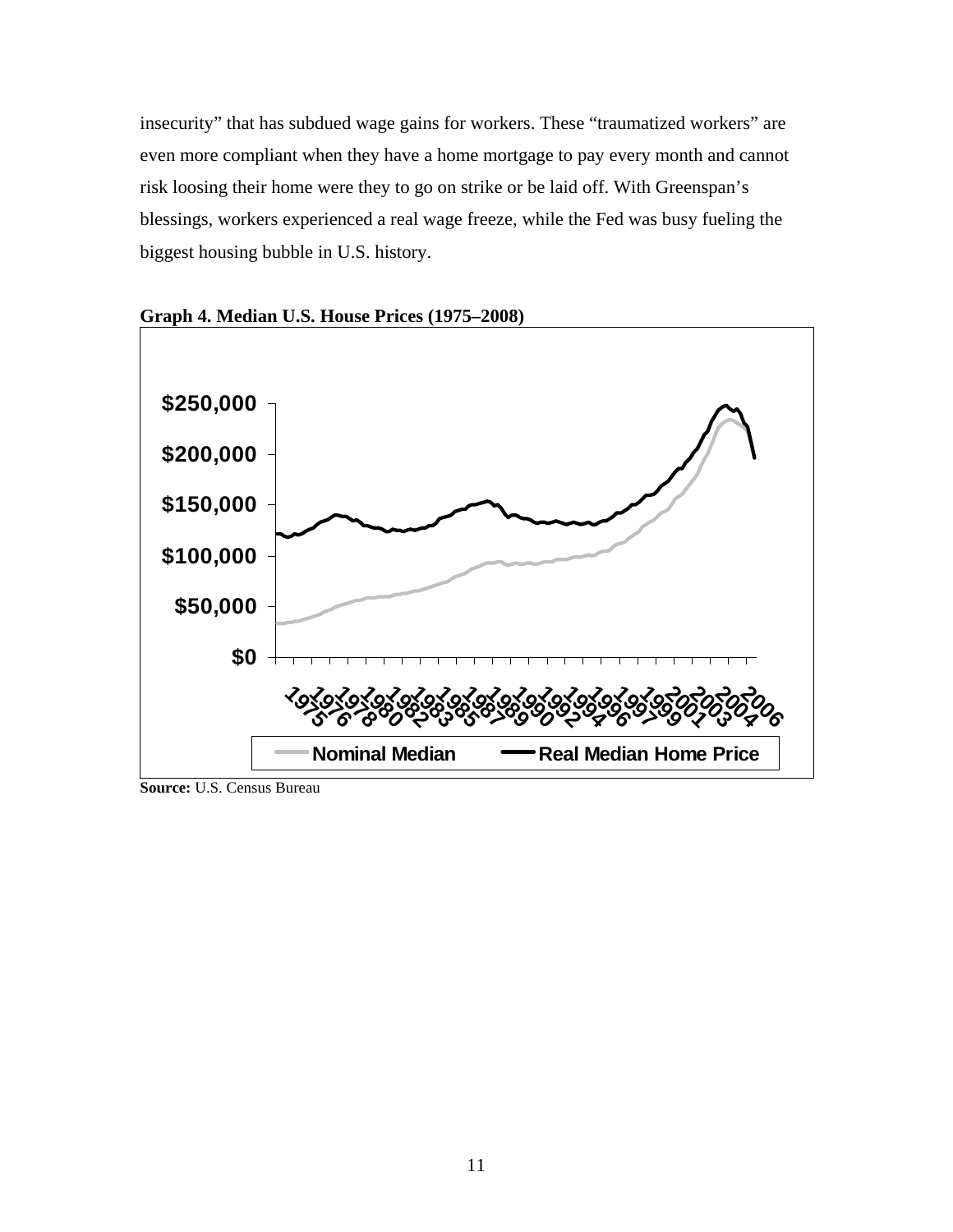

**Graph 5. Median U.S. Home Values (adjusted to 2000 dollars)**

 The other side of the equation affecting homeownership is the rise in the cost of living, but more importantly, the cost of buying a home. Real median home prices fluctuated roughly between \$120,000 and \$140,000 (in 2008 dollars) from the mid-1970s to the mid-1990s. However, a sharp increase began to take place in 1996, reaching a peak in 2006 at nearly \$248,000 (graphs 4 and 5). In short, working families have seen an increase in payroll taxes and more prohibitive home prices, yet no increase in income. The picture is bleak, but thanks to expansive financial deregulation and innovation, working families can still aspire to homeownership through a plethora of home mortgage schemes, including subprime loans. The macroeconomic financial sustainability of the subprime scheme depended on the sustainability of the housing bubble, namely rising home values and low interest rates, both of which disappeared in 2006. Initially, the vast majority of foreclosed homeowners did not loose their jobs; they just couldn't keep up with the higher monthly mortgage payments once interest rates reset at the end of the teaser period.

**Source:** U.S. Census Bureau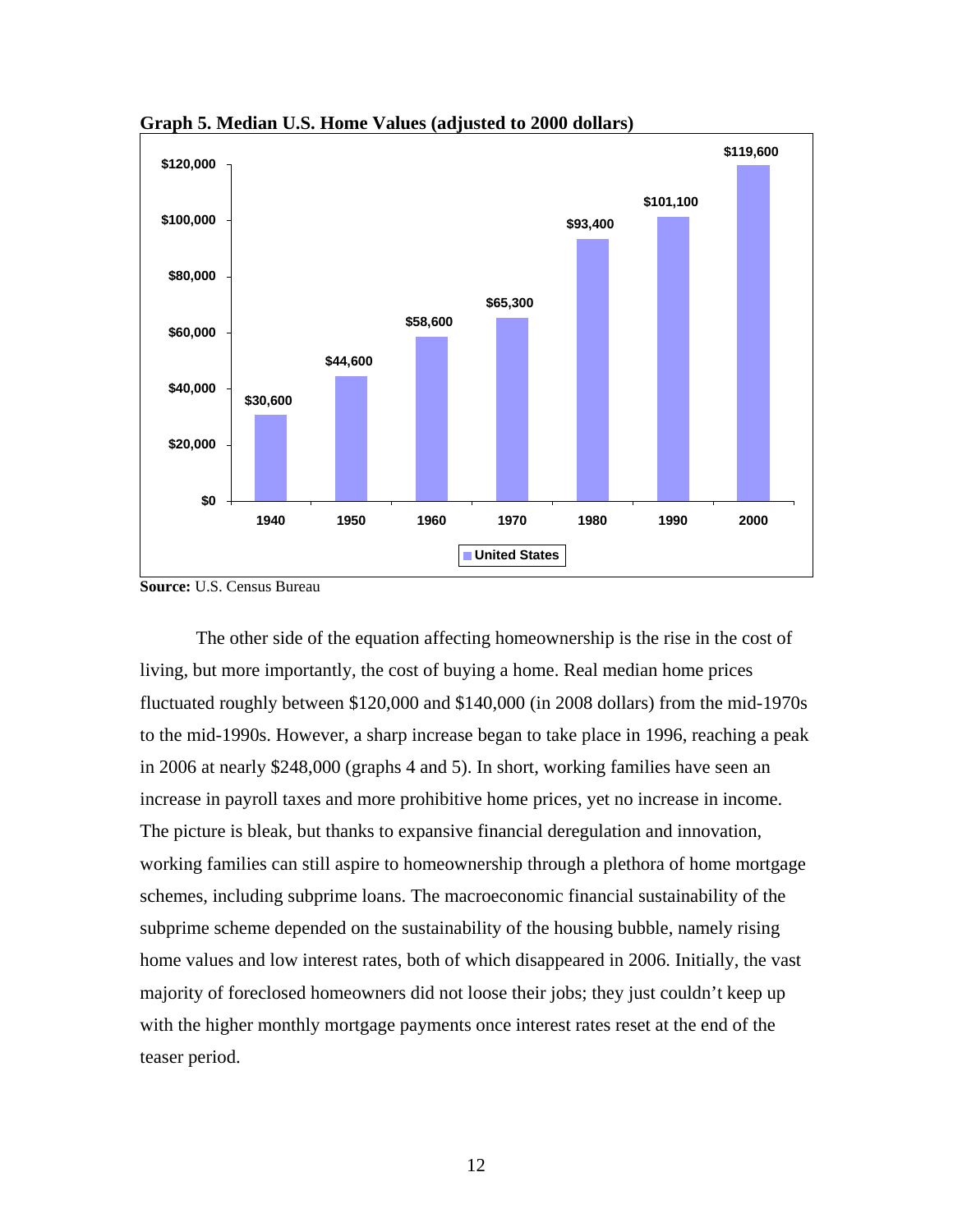Over the last decade, the housing bubble and the artificial improvement in home ownership have been sustained by an extreme reliance on consumer debt given that disposable income was being squeezed by stagnant wages and higher taxes. Consumer debt to income ratio went from 65% in 1980 to nearly 80% in the mid-1990 and by 2007 has shot up to over 125% (graph 6). Furthermore, consumer debt service burden went from 10.5% in 1995 to a record 14% in 2006 (graph 7).



**Graph 6. Household Debt as a Percent of Disposable Income (in percent, seasonally adjusted)**

**Source:** Federal Reserve Bank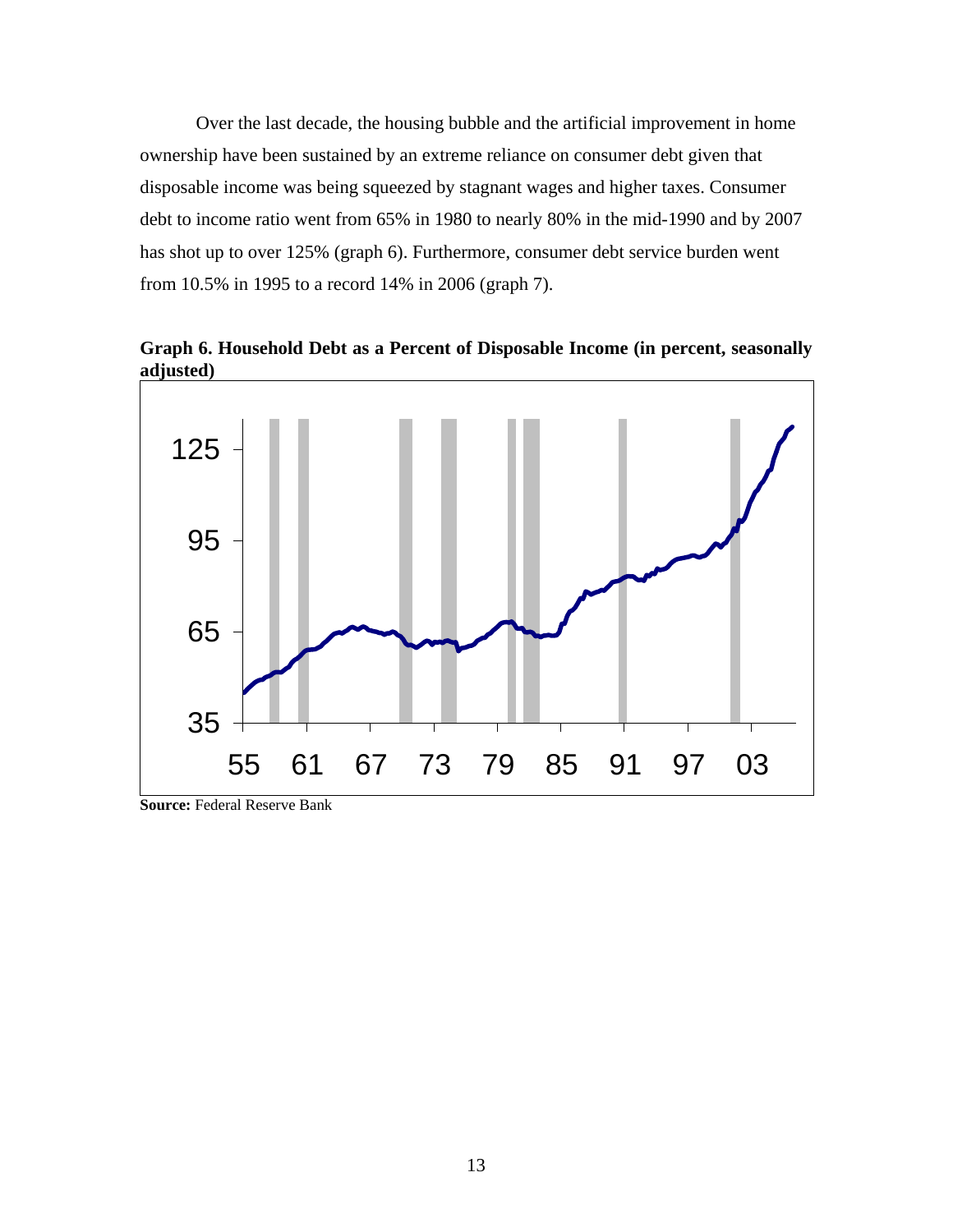

**Graph 7. Debt Service Payment as a Percentage of Disposable Personal Income** 

**Source:** Federal Reserve Bank

 When all the pieces of the puzzle are put together, it becomes evident that the rise and intensification of economic hardship on working families was not relived by tax breaks or higher incomes, but rather was further compounded by easy access to consumer debt in the form of mortgage debt, home equity lines of credit, home equity loans, and credit card debt. However, consumer debt can only grow so much since it must be paid down sooner or later. It was these destabilizing effects of inequality that led to financial innovation, predatory lending, and financial turmoil.

### **III. FROM "HOMEOWNERSHIP" TO DELINQUENCY AND FORECLOSURE**

National delinquency and foreclosure rates have increased significantly since 2006 as more American homeowners find it difficult to pay their mortgage obligations. The proliferation of "exotic" subprime mortgage products, specifically adjustable rate mortgages (ARMs), during the housing boom of the past six years has been the key contributor to the rise in delinquencies and foreclosures.

Subprime loans are typically made to borrowers who are deficient in either a strong credit history or capacity to repay their loans. The slowdown in home sales and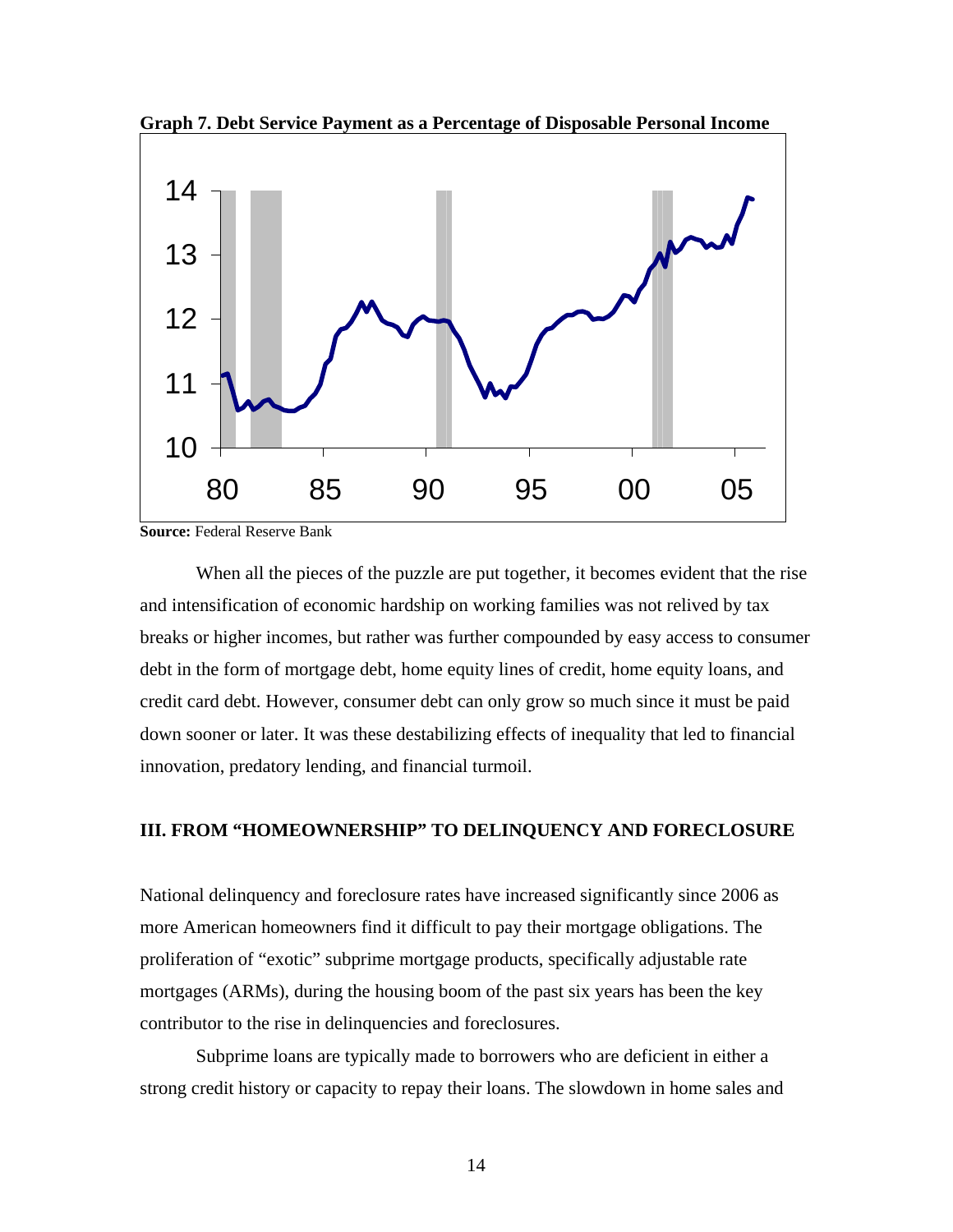rising mortgage rates continue to drive foreclosures at substantially higher numbers than a year ago. Further complicating this issue is the fact that approximately two-thirds of the subprime mortgage debt issued between 2002 and 2004 is due to reset in 2007. Data compiled from the Mortgage Bankers Association corresponding to the third quarter of 2002 to second quarter of 2007 for the United States, South Atlantic, East North Central, and Middle Atlantic regions show that the number of subprime loans serviced has increased considerably in recent years. The persistent rise of seriously delinquent and foreclosure rates across the United States and within specific regions reflect this surge of subprime loans.

From the third quarter of 2002 to the second quarter of 2007, the growth change in the number of prime loans serviced fluctuated from the five year low to high (graph 8). Nationwide, the number of prime loans serviced reached a high of 5.4% in the third quarter of 2003, but this trend changed to slight decreases and modest increases until it remained unchanged by the end of the second quarter of 2007. The South Atlantic (SA) region<sup>2</sup> mirrored the national trend. The Middle Atlantic (MA) region<sup>3</sup> experienced modest lows and highs in the past five years. In the MA region, the number of prime loans serviced fell by 1.2% in the first quarter of 2003, but rose by 3.9% in the second quarter of 2005. The number of prime loans serviced in the MA region dropped by 1.7% by the end of the second quarter of 2007. The East North Central (ENC) region<sup>4</sup> has been shown to be more volatile than the other regions. Since the third quarter of 2003, the ENC has experienced three major declines and five major peaks.

 $\overline{a}$ 

 $2^2$  U.S. Census Bureau defines the South Atlantic region as Delaware, District of Columbia, Florida, Georgia, Maryland, North Carolina, South Carolina, Virginia, and West Virginia. 3

<sup>&</sup>lt;sup>3</sup> U.S. Census Bureau defines the Middle Atlantic region as New Jersey, New York, and Pennsylvania.

<sup>&</sup>lt;sup>4</sup> U.S. Census Bureau defines the East North Central region as Indiana, Illinois, Michigan, Ohio, and Wisconsin.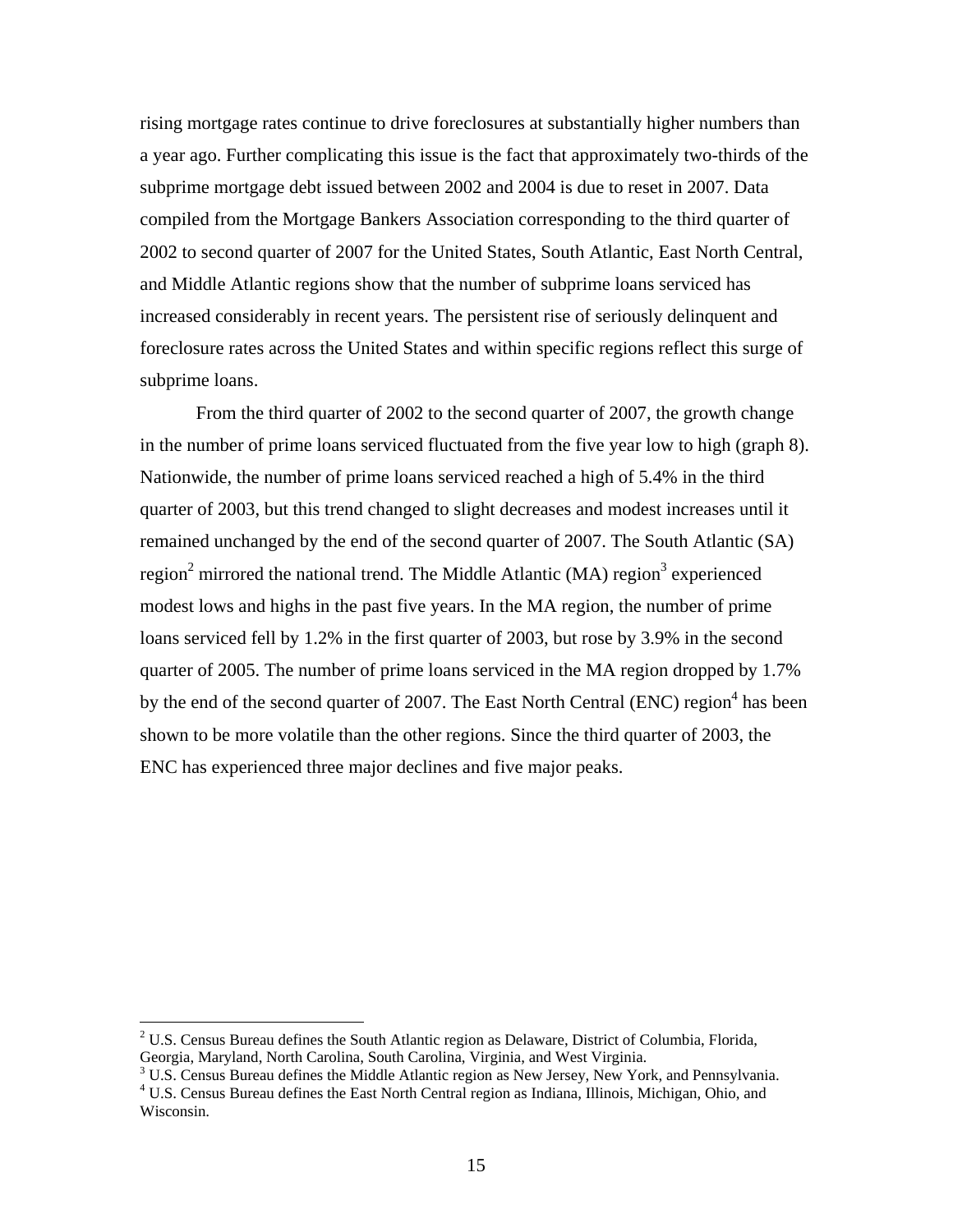

**Graph 8. Growth Change in Prime Loans Serviced by Region, 3Q\_2002 to 2Q\_2007** 

**Source:** Mortgage Bankers Association (2007)

The growth change in the number of subprime loans serviced from the third quarter of 2002 to the second quarter of 2007 illustrates a more persistent upward trend nationwide and across regions (graph 9). All regions had a surge in the number of subprime loans serviced in the fourth quarter of 2003. The number of loans serviced nationwide rose by 105.4% in the fourth quarter of 2003. Similarly, in the South Atlantic, Middle Atlantic, and East North Central regions, the number of subprime loans serviced climbed by 80.8%, 88.6%, and 85.7%, respectively.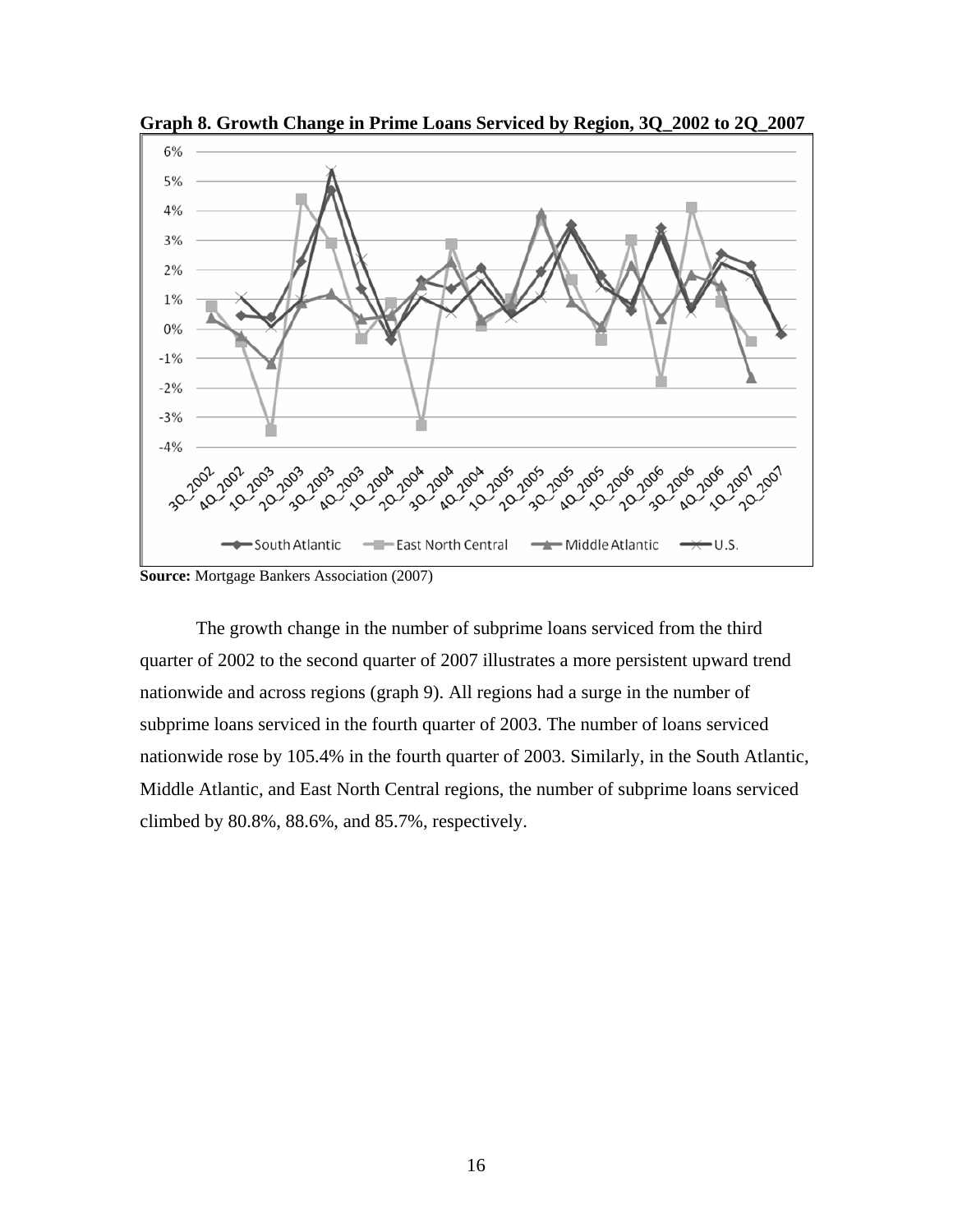

**Graph 9. Growth Change in Subprime Loans Serviced by Region, 3Q\_2002 to 2Q\_2007**

**Source:** Mortgage Bankers Association (2007)

Graph 10 illustrates the percentage of prime and subprime loans that are past due. Loans considered in this category are between 30 days and 90 days past due. The bottom part of the graph shows the trend in prime loans, while the upper part refers to subprime loans. Across the regions, the percentage of prime loans past due oscillated from 2.0% to 3.4%. On the other hand, the percentage of subprime loans past due was much higher across the South Atlantic, Middle Atlantic, and East North Central regions. The percentage of subprime loans past due fluctuated between a low of 9.0% to a high of 17.1%. The East North Central region had, by far, the highest percentages of subprime past due loans in comparison to the other two regions.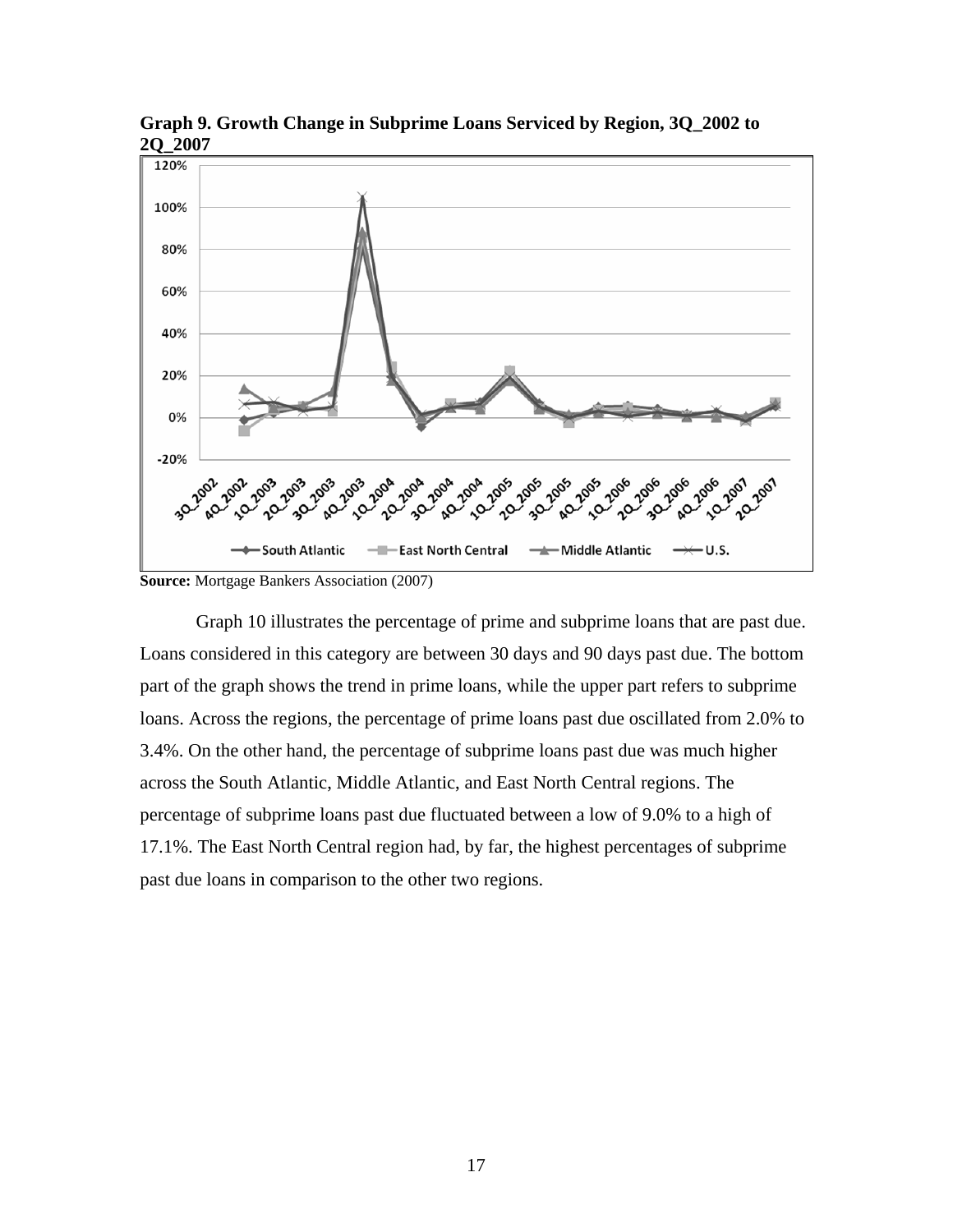

**Graph 10. Total Past Due Prime and Subprime Loans, 2Q\_2002 to 2Q\_2007** 

 Table 1 shows the seriously delinquent and foreclosure rates for prime loans ranking among all U.S. states, as well the national rates. In addition, it indicates the growth rate of the seriously delinquent and foreclosure rates from the first quarter of 2007 to the second quarter of 2007. Seriously delinquent prime loans are those that are 90 days or more delinquent or in the process of foreclosure. The seriously delinquency rate is defined as the ratio of all seriously delinquent prime loans to all mortgage prime loans serviced; the same definitions apply to subprime loans. The seriously delinquent rate for the nation was 0.98%, while the foreclosure rate was 0.59%. In the South Atlantic region, West Virginia had the highest delinquency rate (1.24%), ranking the state seventh in the nation, while South Carolina had the highest foreclosure rate (0.72%) among its counterparts, raking the state ninth in the United States. In the East North Central region, Ohio had the highest seriously delinquent and foreclosure rate in the nation with 2.17%

**Source:** Mortgage Bankers Association (2007)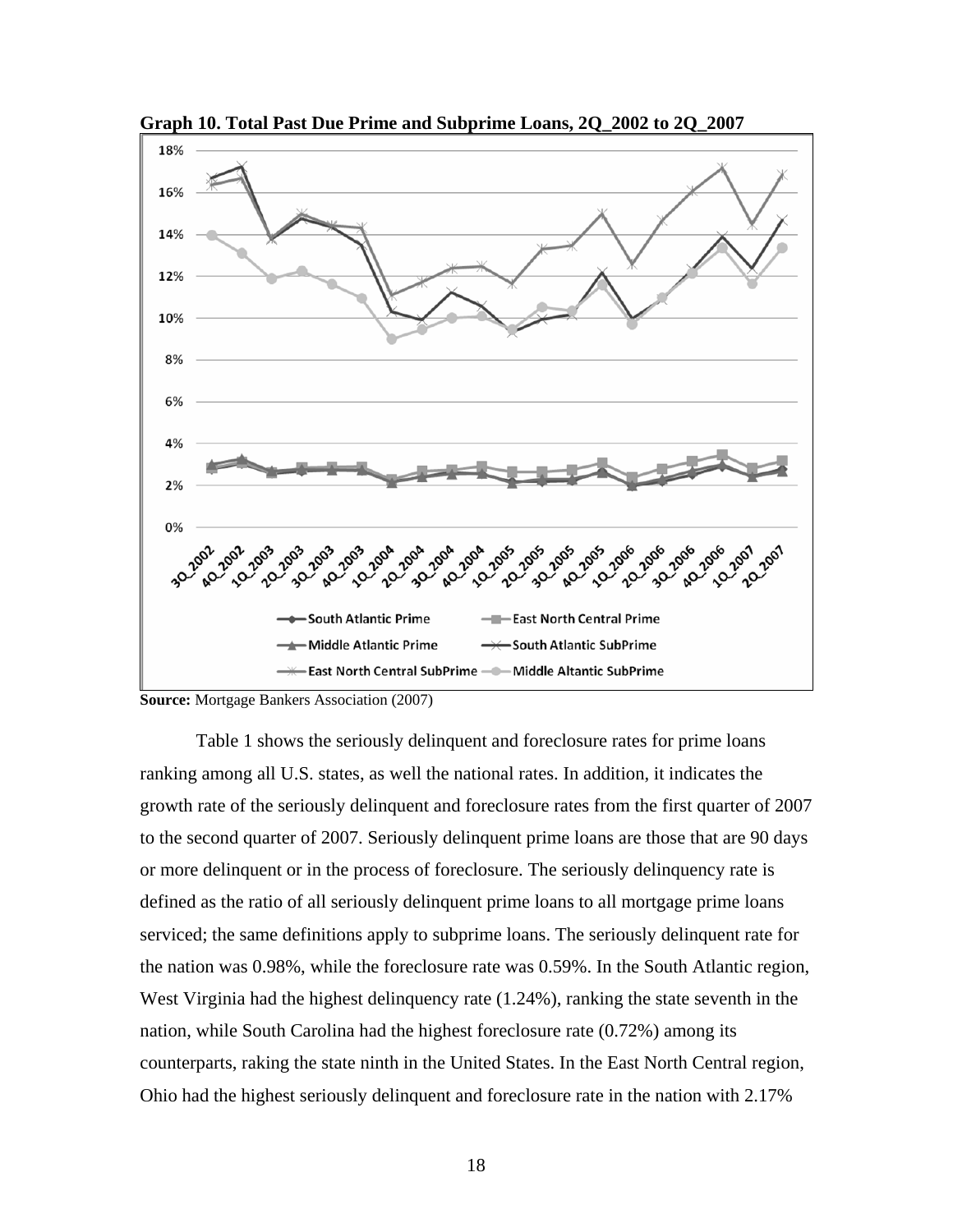and 1.57%, respectively. Pennsylvania, in the Middle Atlantic region, reported a seriously delinquency rate of 1.15%, ranking the state eleventh nationwide. Pennsylvania's foreclosure rate was also the highest among the region with 0.69%, ranking the state fourteenth in the United States.

|                           | <b>Seriously Delinquent</b> |                |                                        | <b>Foreclosure Rates</b> |                |                                        |  |  |  |  |
|---------------------------|-----------------------------|----------------|----------------------------------------|--------------------------|----------------|----------------------------------------|--|--|--|--|
| <b>State</b>              | Rate                        | <b>Ranking</b> | % Change<br><b>Previous</b><br>Quarter | Rate                     | <b>Ranking</b> | % Change<br><b>Previous</b><br>Quarter |  |  |  |  |
| <b>South Atlantic</b>     |                             |                |                                        |                          |                |                                        |  |  |  |  |
| Delaware                  | 1.01                        | 19             | 0.30                                   | 0.71                     | 11             | 0.27                                   |  |  |  |  |
| District of Columbia      | 0.53                        | 43             | 0.06                                   | 0.27                     | 45             | 0.04                                   |  |  |  |  |
| Florida                   | 0.99                        | 21             | 0.23                                   | 0.59                     | 24             | 0.15                                   |  |  |  |  |
| Georgia                   | 1.16                        | 10             | 0.03                                   | 0.67                     | 15             | 0.02                                   |  |  |  |  |
| Maryland                  | 0.54                        | 42             | 0.13                                   | 0.29                     | 44             | 0.09                                   |  |  |  |  |
| North Carolina            | 0.85                        | 29             | $-0.05$                                | 0.49                     | 29             | $-0.03$                                |  |  |  |  |
| South Carolina            | 1.14                        | 12             | $-0.08$                                | 0.72                     | $\mathbf{Q}$   | $-0.07$                                |  |  |  |  |
| Virginia                  | 0.46                        | 47             | 0.07                                   | 0.21                     | 48             | 0.03                                   |  |  |  |  |
| West Virginia             | 1.24                        | $\tau$         | 0.13                                   | 0.69                     | 13             | 0.07                                   |  |  |  |  |
| <b>East North Central</b> |                             |                |                                        |                          |                |                                        |  |  |  |  |
| <b>Illinois</b>           | 1.06                        | 14             | 0.03                                   | 0.72                     | 10             | 0.01                                   |  |  |  |  |
| Indiana                   | 1.91                        | $\overline{2}$ | $-0.05$                                | 1.38                     | $\overline{2}$ | $-0.02$                                |  |  |  |  |
| Michigan                  | 1.86                        | 3              | 0.23                                   | 1.17                     | 3              | 0.18                                   |  |  |  |  |
| Ohio                      | 2.17                        | $\mathbf{1}$   | $-0.02$                                | 1.57                     | $\mathbf{1}$   | $-0.01$                                |  |  |  |  |
| Wisconsin                 | 1.02                        | 18             | 0.05                                   | 0.70                     | 12             | 0.02                                   |  |  |  |  |
| <b>Middle Atlantic</b>    |                             |                |                                        |                          |                |                                        |  |  |  |  |
| New Jersey                | 0.83                        | 30             | 0.04                                   | 0.52                     | 26             | 0.02                                   |  |  |  |  |
| New York                  | 0.79                        | 32             | $-0.02$                                | 0.49                     | 30             | $-0.01$                                |  |  |  |  |
| Pennsylvania              | 1.15                        | 11             | $-0.05$                                | 0.69                     | 14             | $-0.05$                                |  |  |  |  |
| <b>Nationwide</b>         |                             |                |                                        |                          |                |                                        |  |  |  |  |
| <b>United States</b>      | 0.98                        | n/a            | 0.09                                   | 0.59                     | n/a            | 0.05                                   |  |  |  |  |

**Table 1. Seriously Delinquent, Foreclosure Rates, Ranking and Growth Rates on Prime Loans, 2Q\_2007** 

 **Source:** Mortgage Bankers Association (2007)

 Table 2 shows the seriously delinquent and foreclosure rates for subprime loans, ranking among all U.S. states, and the growth rate from the first quarter of 2007 to the second quarter of 2007. In the second quarter of 2007, the seriously delinquent rate for the nation was 0.98%, while the foreclosure rate was 0.59%. In the South Atlantic region, Georgia had the highest delinquency rate (10.11%), ranking the state fourteenth in the nation; South Carolina had the highest foreclosure rate (5.96%) among its counterparts ranking the state fourteenth in the United States. In the East North Central region, Ohio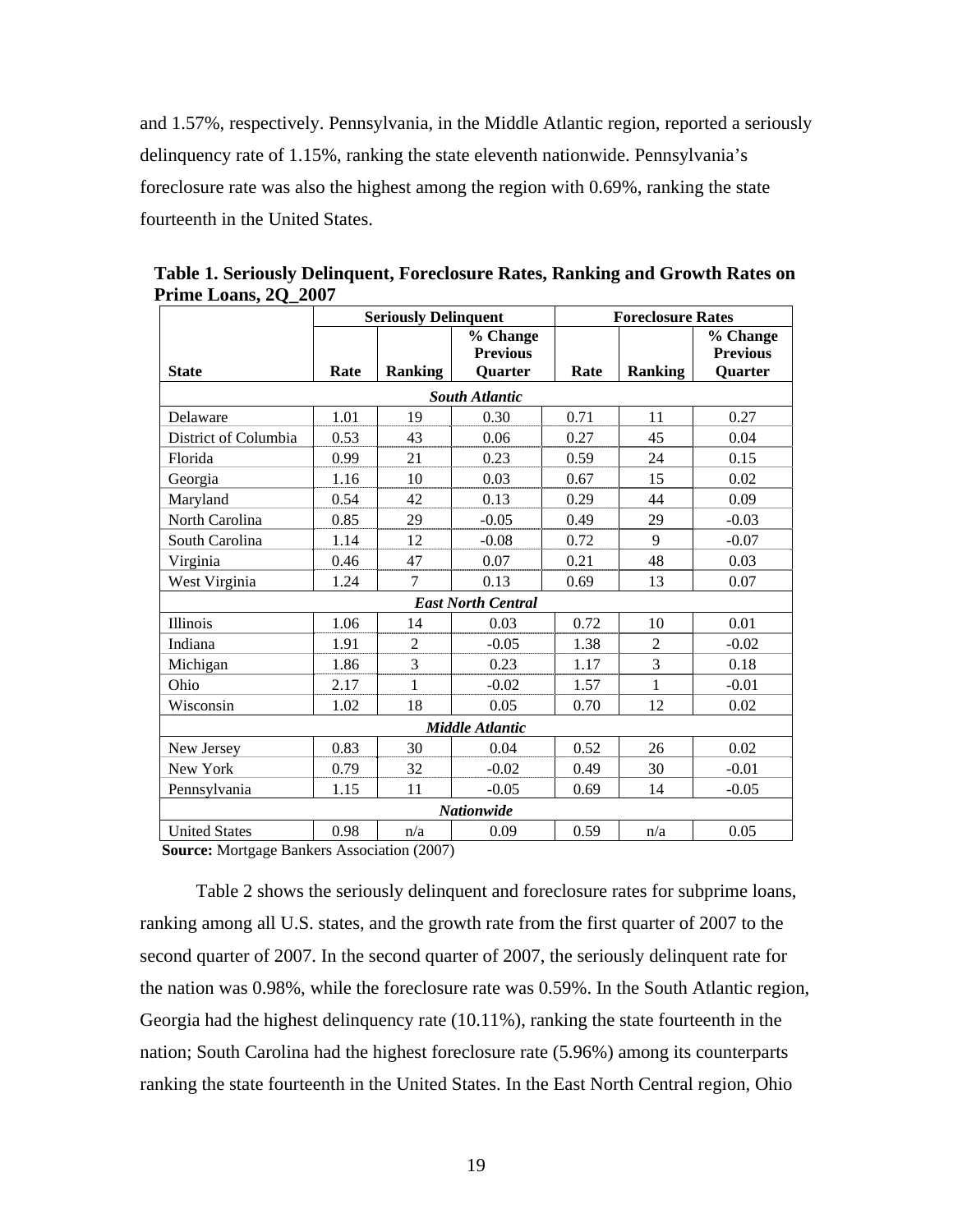once again topped the charts with the highest delinquency and foreclosure rates nationwide at 16.53% and 11.85%, respectively. In the Middle Atlantic region, Pennsylvania had the highest delinquency rate in the region with 9.74%, ranking the state sixteenth nationwide. New Jersey's foreclosure rate was the highest in the region with 5.61%, raking the state twentieth in the United States.

| <b>Seriously Delinquent</b> |       |                |                             | <b>Foreclosure Rates</b> |                |                             |  |  |  |  |
|-----------------------------|-------|----------------|-----------------------------|--------------------------|----------------|-----------------------------|--|--|--|--|
|                             |       |                | % Change<br><b>Previous</b> |                          |                | % Change<br><b>Previous</b> |  |  |  |  |
| <b>State</b>                | Rate  | <b>Ranking</b> | <b>Quarter</b>              | Rate                     | <b>Ranking</b> | <b>Quarter</b>              |  |  |  |  |
| <b>South Atlantic</b>       |       |                |                             |                          |                |                             |  |  |  |  |
| Delaware                    | 7.35  | 37             | 0.49                        | 4.45                     | 31             | 0.26                        |  |  |  |  |
| District of Columbia        | 6.83  | 39             | 1.08                        | 3.27                     | 41             | 0.58                        |  |  |  |  |
| Florida                     | 8.48  | 27             | 2.19                        | 5.29                     | 22             | 1.54                        |  |  |  |  |
| Georgia                     | 10.11 | 14             | 0.44                        | 5.19                     | 24             | $-0.03$                     |  |  |  |  |
| Maryland                    | 6.10  | 40             | 0.99                        | 2.73                     | 46             | 0.38                        |  |  |  |  |
| North Carolina              | 7.62  | 36             | 0.02                        | 3.81                     | 35             | $-0.31$                     |  |  |  |  |
| South Carolina              | 9.94  | 15             | 0.31                        | 5.96                     | 14             | $-0.11$                     |  |  |  |  |
| Virginia                    | 5.84  | 41             | 1.06                        | 2.76                     | 45             | 0.40                        |  |  |  |  |
| West Virginia               | 8.79  | 24             | $-0.76$                     | 3.39                     | 39             | $-0.76$                     |  |  |  |  |
|                             |       |                | <b>East North Central</b>   |                          |                |                             |  |  |  |  |
| Illinois                    | 11.24 | 12             | 1.20                        | 7.42                     | 9              | 0.63                        |  |  |  |  |
| Indiana                     | 13.84 | 3              | 0.24                        | 9.40                     | 3              | $-0.17$                     |  |  |  |  |
| Michigan                    | 16.22 | $\overline{2}$ | 0.39                        | 10.09                    | $\overline{2}$ | $-0.17$                     |  |  |  |  |
| Ohio                        | 16.53 | 1              | 0.57                        | 11.85                    | 1              | 0.13                        |  |  |  |  |
| Wisconsin                   | 11.47 | 9              | 0.67                        | 7.85                     | $\overline{7}$ | 0.11                        |  |  |  |  |
| <b>Middle Atlantic</b>      |       |                |                             |                          |                |                             |  |  |  |  |
| New Jersey                  | 8.94  | 20             | 1.26                        | 5.61                     | 17             | 0.71                        |  |  |  |  |
| New York                    | 8.57  | 26             | 1.07                        | 5.56                     | 19             | 0.69                        |  |  |  |  |
| Pennsylvania                | 9.74  | 16             | $-0.11$                     | 5.37                     | 20             | $-0.35$                     |  |  |  |  |
| <b>Nationwide</b>           |       |                |                             |                          |                |                             |  |  |  |  |
| <b>United States</b>        | 9.27  | n/a            | 0.94                        | 5.52                     | n/a            | 0.42                        |  |  |  |  |

**Table 2. Seriously Delinquent, Foreclosure Rates, Ranking and Growth Rates on Subprime Loans, 2Q\_2007** 

 **Source:** Mortgage Bankers Association (2007)

Wray and Pigeon (2000) illustrate the persistence of unemployment for a significant portion of the population during the Clinton-era expansion. The Clinton boom was a classic demand-led expansion, fueled by consumer spending and increasing consumer debt. The culmination of the cycle was brought to a halt with the dotcom bust and a subsequent reduction in consumer spending. The hardcore unemployed and the economically disadvantaged were simply unable to benefit from the Clinton-era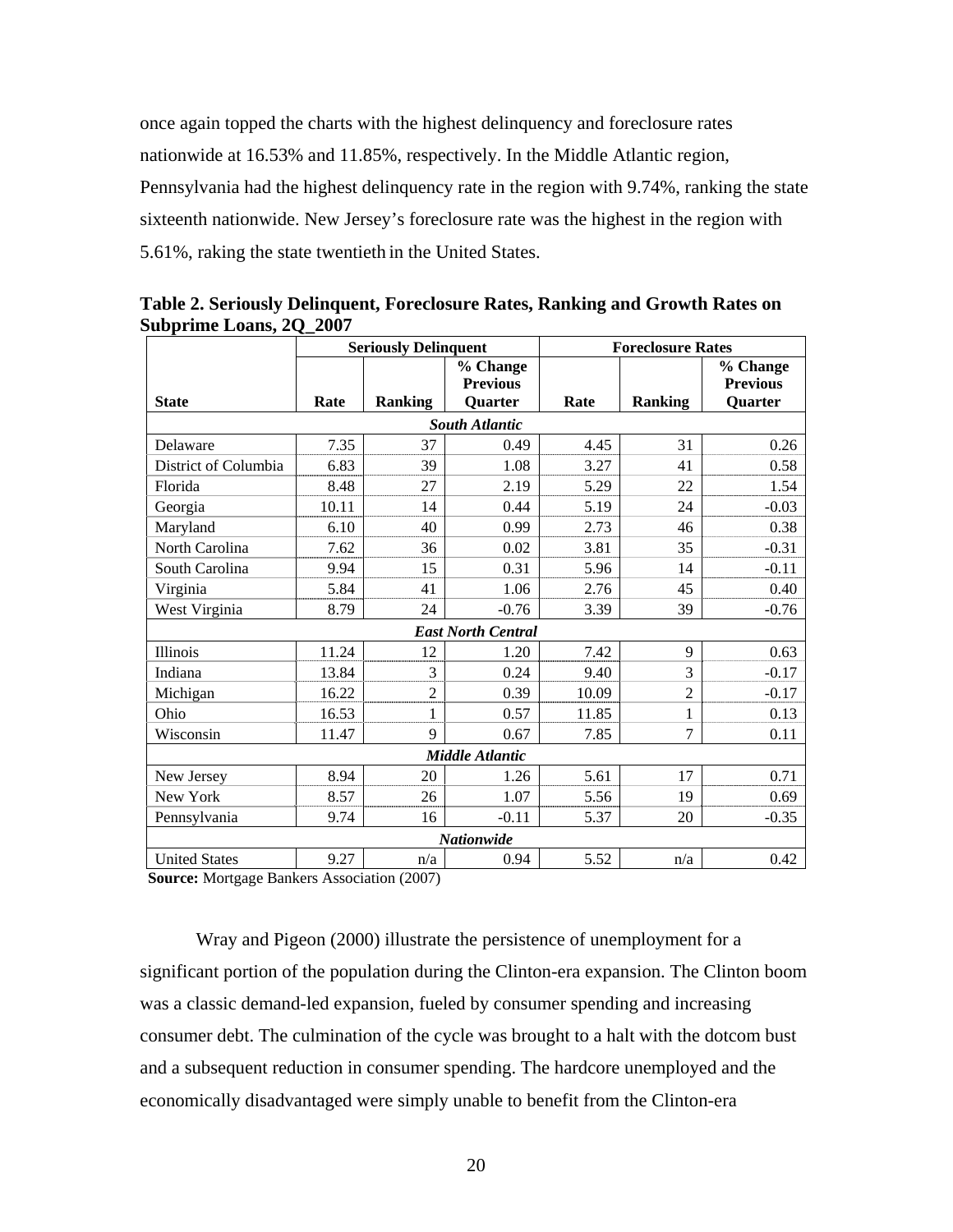expansion. The 2000 recession made it difficult for the real estate market to continue its expansion and growth. Thankfully for the real estate market, the Fed aggressively slashed its fed funds rate target from 6.5% in May 2000 to 1% in June 2003, an all-time historical low, and kept it at that rate until June 2004. This four-year period of incredibly low interest rates allowed middle- and high-income consumers to refinance their homes and to pay off some of the debt accumulated in the 1990s. This was bad news for banks and real estate firms because creditworthy customers of middle- and upper-income classes were no longer flooding the market for homes. The next best thing were the subprime borrowers, those who had bad credit, then those who had no credit, then those who had no jobs, no income, and no assets. The lending criteria were consistently relaxed in order to issue the maximum amount of loans (and earn fees and commissions) that would be shipped off to Wall Street financial engineers for MBS and CDO packaging.

This "boom" in homeownership and demand for homes helped jumpstart the residential real estate market and the economy was set for another expansion. But, as the economy began a modest recovery, the Fed immediately sought to bring the fed funds rate back to higher levels, so it began raising rates continuously starting in June 2004 to reach 5.25% by June 2006. The subprime time-bomb remained unnoticed thanks to the 2- 28 and 3-27 mortgage schemes in which borrowers would pay a very low rate for 2–3 years, but then would reset at rates as high as 12%, thus leading to almost certain default and foreclosure. By the end of 2006, delinquencies on adjustable subprime loans began to rise and, by July 2007, the damage reached major financial institutions in the United States, Germany, France, the United Kingdom, and Switzerland. It seems that the Fed was still not fully aware of the extent of the crisis and had kept its target rate unchanged at 5.25% until September 18, 2007 when the financial crisis has fully developed.

Ironically, the most disadvantaged group of the population had been used to prevent a prolonged recession in 2001 by introducing the "democratization of homeownership." At the same time, the financial schemes used to promote growth sowed the seeds for the subprime financial meltdown. What was presented as a strategy for "democratizing homeownership" was, in fact, the recipe for democratizing financial turmoil—the taste of which, at least initially, was most bitter among the most disadvantaged groups.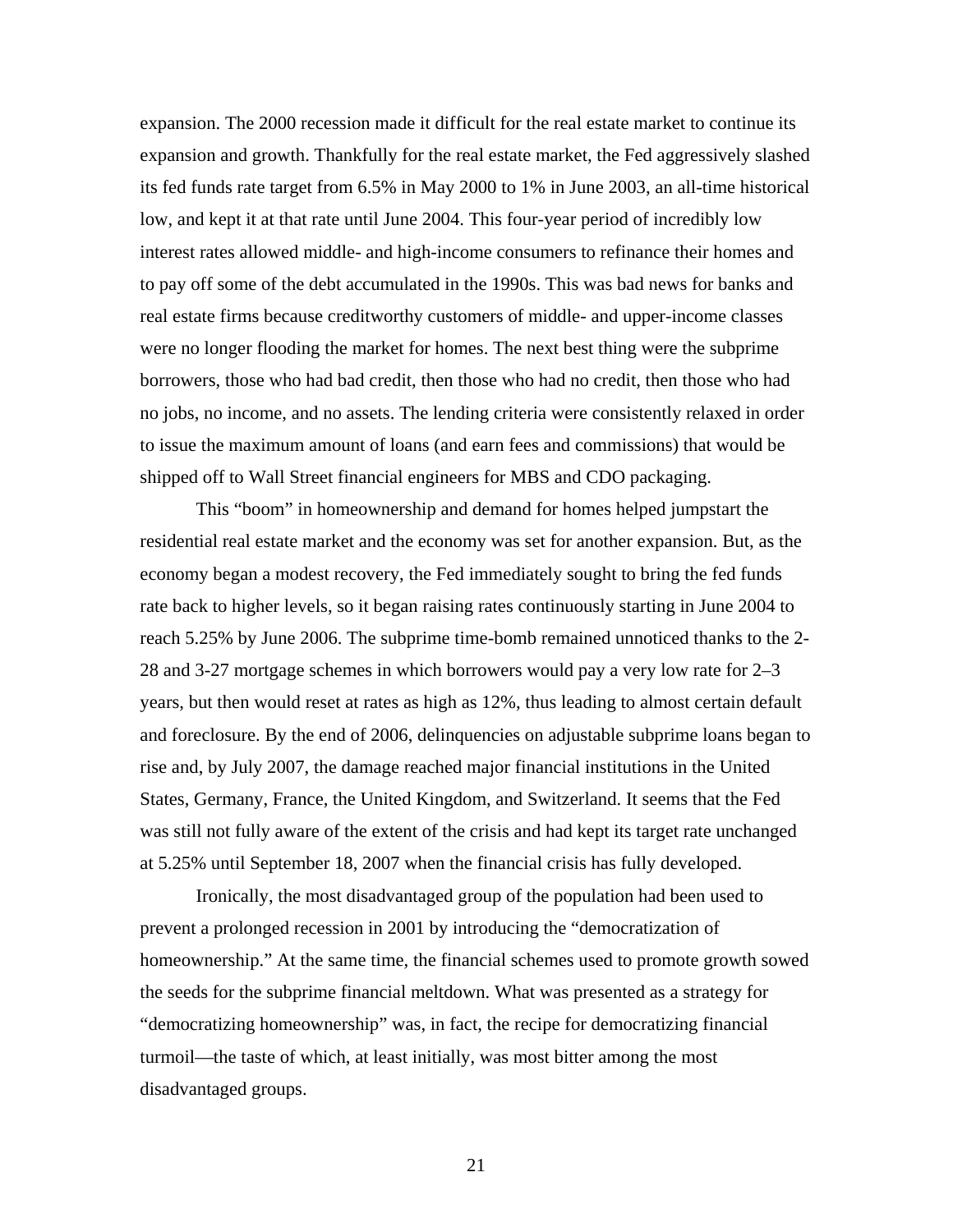Homeowners' financial woes are not over yet. The American Bankers Association (ABA) reports that in the first quarter of 2008, late payments on U.S. home equity lines of credit soared to a 21-year high as a result of the subprime crisis. Home equity lines of credit delinquencies (more than 30 days past due) rose to 1.1% from 0.96% the prior quarter. This is the highest delinquency rate since the ABA began collecting the data in 1987. The most recent developments leading up to the nationalization of Northern Rock in the United Kingdom, as well as the nationalization of AIG and mortgage giants Freddie Mac and Fannie Mae in the United States confirm the growing magnitude of this crisis. Despite the rising U.S. exports in the first quarter of 2008, which kept GDP growth positive, the unemployment rate jumped to a 5-year high at 6.1% in August 2008. Higher unemployment (and inequality) is going to be the main catalyst for further economic troubles. In the next section, we outline a policy proposal to deal with the root cause of the subprime crisis, namely inequality.

# **IV. EMPLOYMENT-LED REMEDY TO INEQUALITY AND FINANCIAL INSTABILITY**

Despite the popularity of Minsky's work on the financial instability hypothesis, most of his work has been on issues of employment and job creation policies to fight poverty (Minsky 1965a,1965b). Minsky implicitly recognized the role of inequality in destabilizing the financial system and the economy in general. Our policy proposal here is nothing but an updated version of Minsky's employer of last resort (ELR) program, which we suggest as the only viable solution for the *real* democratization of homeownership. Under conditions of real income growth stagnation combined with everincreasing real estate prices, there can be no market-based solution for boosting homeownership. An ELR program can guarantee a real employment opportunity for all at a socially established living wage (Minsky 1986a; Wray 1998; Mosler 1997–98 Forstater and Wray 2004).

Minsky's philosophy about job creation is one in which the government would "take workers as they are" and provide "on-the-job training" when required. Minsky's aim is to have the government establish a decentralized job-creation system whereby it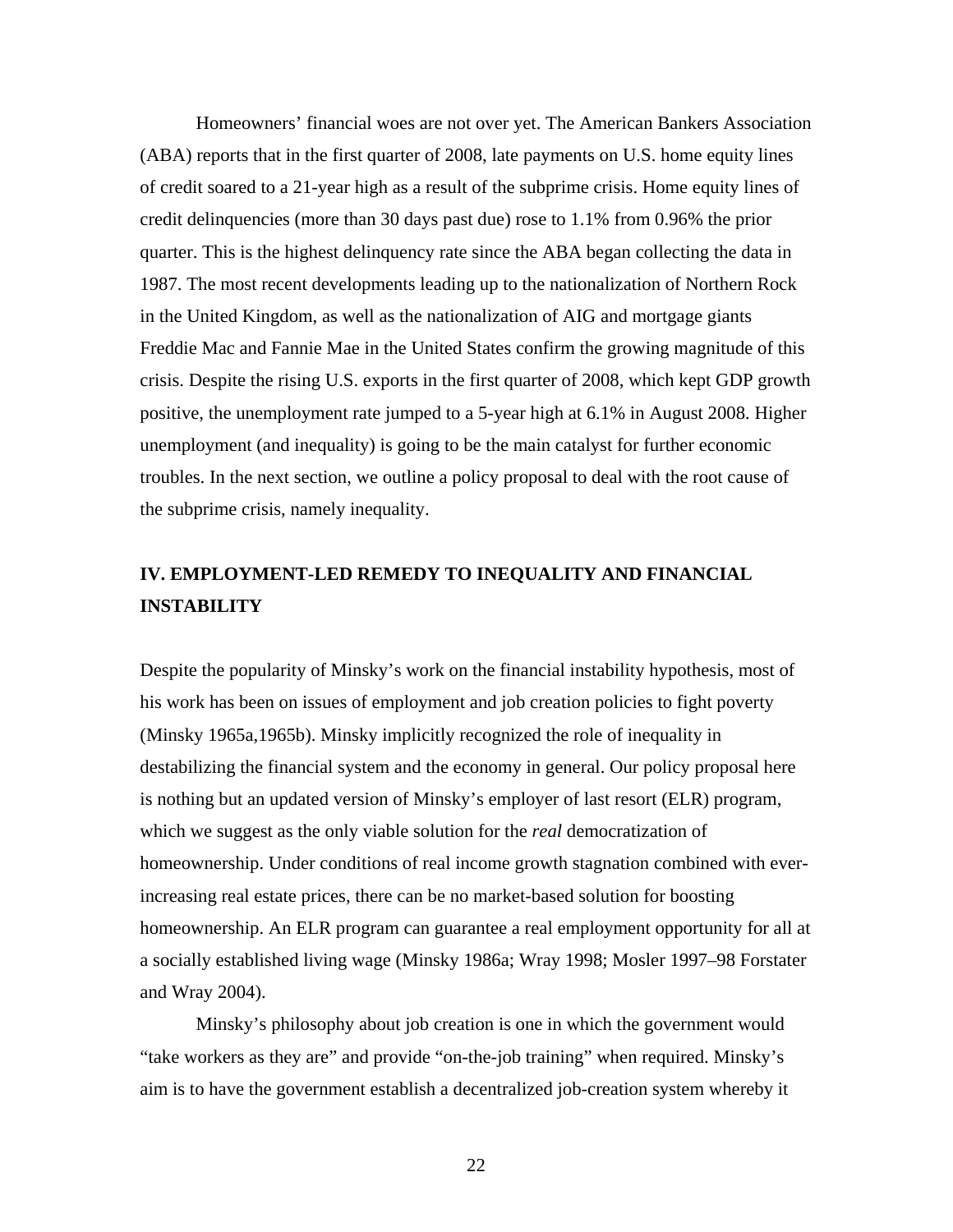would create an infinitely elastic demand for labor. The government would hire anyone who is ready, willing, and able to work. Jobs would be selected by local community groups and nonprofit organizations based on the social benefits to the community. The implementation and management of ELR projects would be locally-based, whereas funding would be provided by the federal government. ELR projects would be selected to match the skills of the local unemployment pool and would not compete with projects already undertaken by the private sector (or the traditional government sector). ELR would stabilize economic activity at full employment, so when the private sector slows down, the ELR administration would hire more ELR workers; as the private sector recovers, it can hire ELR workers away from the government at a premium above the ELR wage. The government therefore creates a buffer-stock of labor to stabilize wages and inflation. Stable employment and rising income is the only secure mechanism to ensure a consistent rise in homeownership.

Most critics claim that the cost of the program would be prohibitive and that it would lead to massive budget deficits and rising national debt. Several reliable estimates, however, have shown that the cost of implementing ELR in the United States is around 1% of GDP (Gordon 1997; Majewski and Nell 2000; Majewski 2004; and Fullwiler 2007). The establishment of an ELR program would also produce substantial cost savings, as it would make several government assistance programs redundant. The cost of implementing ELR is, by far, lower than the trillions of dollars that are being spent now on government bailouts of Wall Street firms. Job guarantee ensures that homeowners can qualify for affordable loans and that they don't miss any mortgage payments, which, in turn, ensures the stability of the mortgage-backed securities market. ELR doesn't eliminate inequality all together, but it puts a floor to income and aggregate demand levels. Furthermore, ELR introduces a sense of security and confidence, so it stabilizes expectations. When employment is guaranteed, consumers and businesses can engage in long-term planning based on stable aggregate demand.

The establishment of ELR would also require a substantial coordination of fiscal and monetary policies between the Fed and the Treasury to ensure the establishment of full employment and price stability simultaneously. The financing of the program would be done in the same way as any other government program. Government spending injects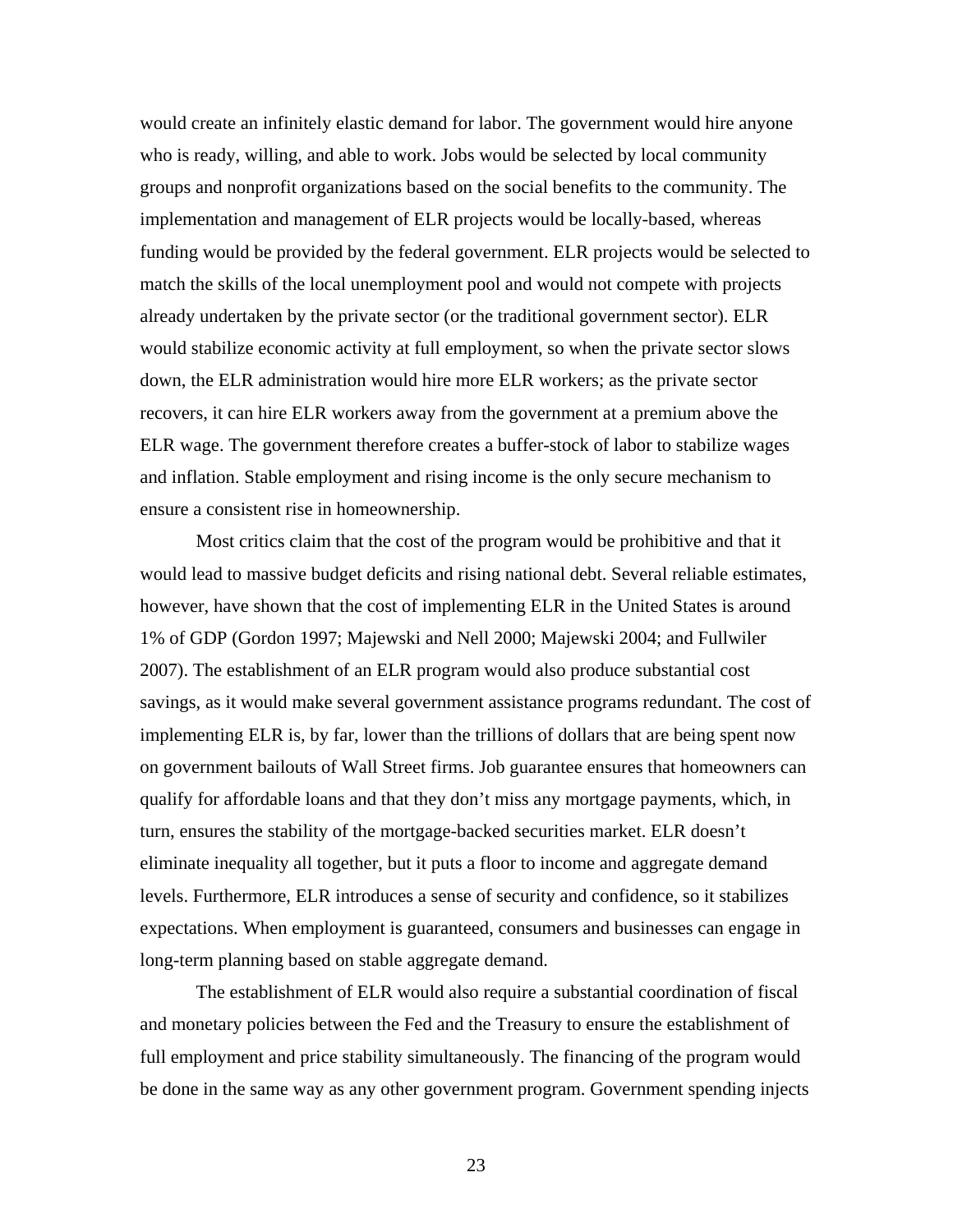reserves into the economy, then taxes or bond sales would withdraw excess reserves from the system, thus preventing inflationary pressures and keeping overnight interest rates at the desired policy target. There can be no financing constraint on the monopoly issuer of the currency. A financially sovereign government has the ability to finance any economic activity it wishes to undertake, since it can issue debt denominated in the sovereign's own currency and collect taxes in that same currency. According to the basic principles of functional finance, the ELR program will add to the annual deficit and the national debt, but those levels are just accounting indications of the private sector's desire to net save and do not represent any financial burden on the government. It is the *function* of the deficit and the national debt that matters, not their levels. The desired *function* here is to address the root cause of the financial crisis (i.e., income inequality) through a job guarantee program. Without an ELR program, all other attempts at improving homeownership will remain artificial and, therefore, temporary at best. The massive government bailout of Wall Street firms, though necessary, is yet another temporary patch to the system and does not deal with the root cause of the problem.

### **V. CONCLUDING REMARKS**

The paper presented a critique of the ill-conceived policies of increasing homeownership in the United States. We explained the subprime crisis with Minsky's financial instability hypothesis. The system according to Minsky is inherently unstable. Financial crises are not the result of irrational exuberance, but rather deep structural flaws that are inherent to capitalist systems. We identified that inequality has been the main structural cause of the subprime crisis. When aggregate demand began to fall in the late 1990s as over-indebted consumers began to slow their borrowing, the real estate lending frenzy went after subprime borrowers with exotic lending schemes to put a temporary patch on inequality, claiming the "democratization of homeownership." The scheme spread to Wall Street through securitization. The highly complicated structured investment vehicles have consequently become too illiquid and almost impossible to value, and have turned into toxic assets on the balance sheets of all major financial institutions.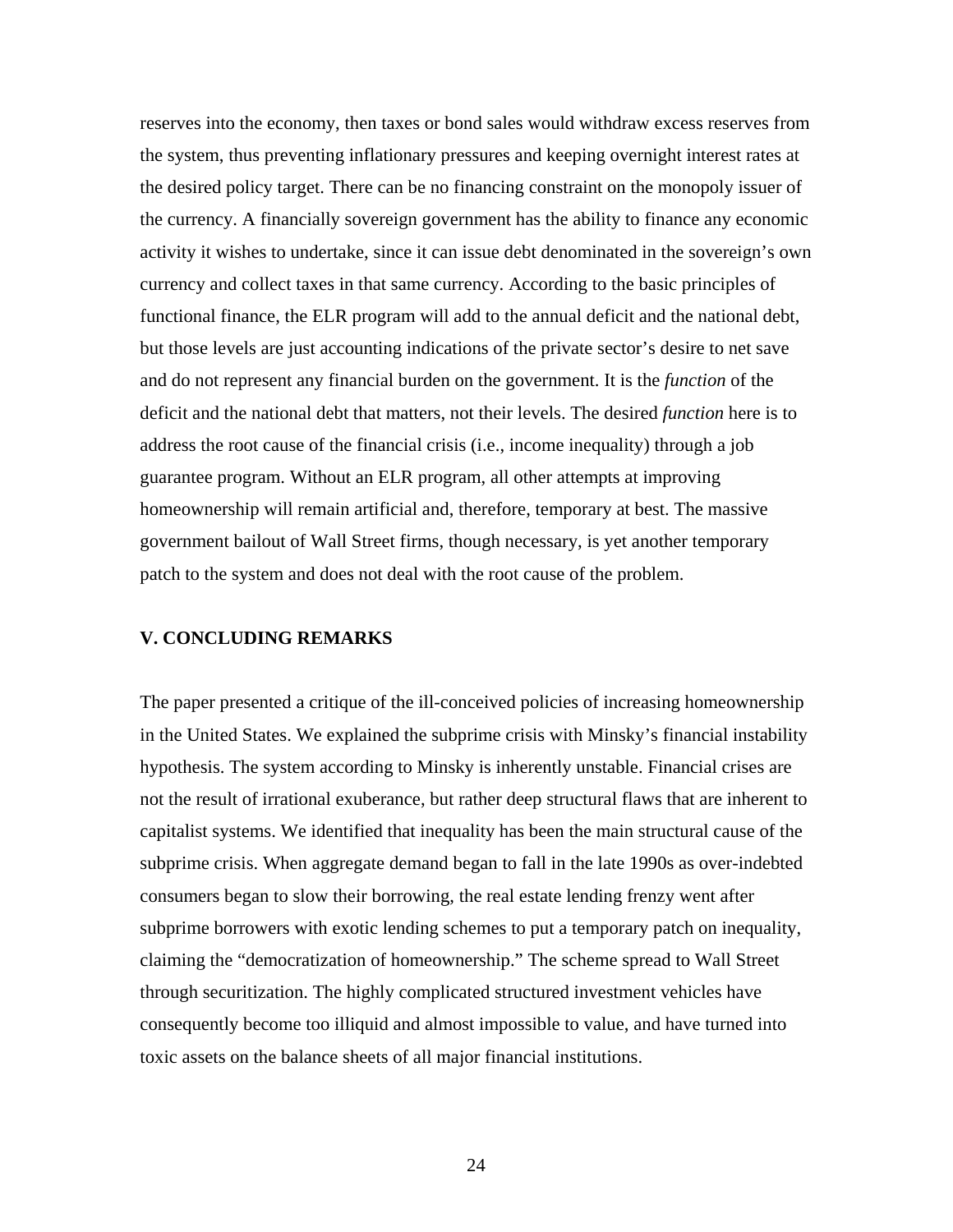We argue that fixing the financial crisis through a bailout of any sort will, at best, restore temporary financial stability and will not address the root cause of the problem. We propose attacking the problem at its roots through a job guarantee program that ensures that homeowners have access to a decent employment opportunity. This would help homeowners keep their homes and provide stability to real estate values, thus indirectly stabilizing the mortgage-backed securities market and financial markets in general. The data illustrates the extent to which inequality over the last four decades has built up an economic iceberg with stagnant income, rising cost of living and home prices, and little or no real assistance for low-income homebuyers. The subprime lending schemes with cheap money financing came as a fictitious and temporary remedy for lowincome groups seeking homeownership. The mirage disappeared as interest rates rose, cheap financing disappeared, and home values plummeted. The end result was a "democratization of financial turmoil" rather than "democratization of homeownership."

The proposed \$700 billion government bailout of Wall Street will only set the system up for another financial crisis down the road if it is not supplemented with a comprehensive plan to restore income growth and debt relief for middle- and low-income groups. The most efficient and productive way to do this is through a job guarantee program *à la* Minsky, which will achieve full employment, price stability, financial stability, rising standards of living, and increased actual homeownership.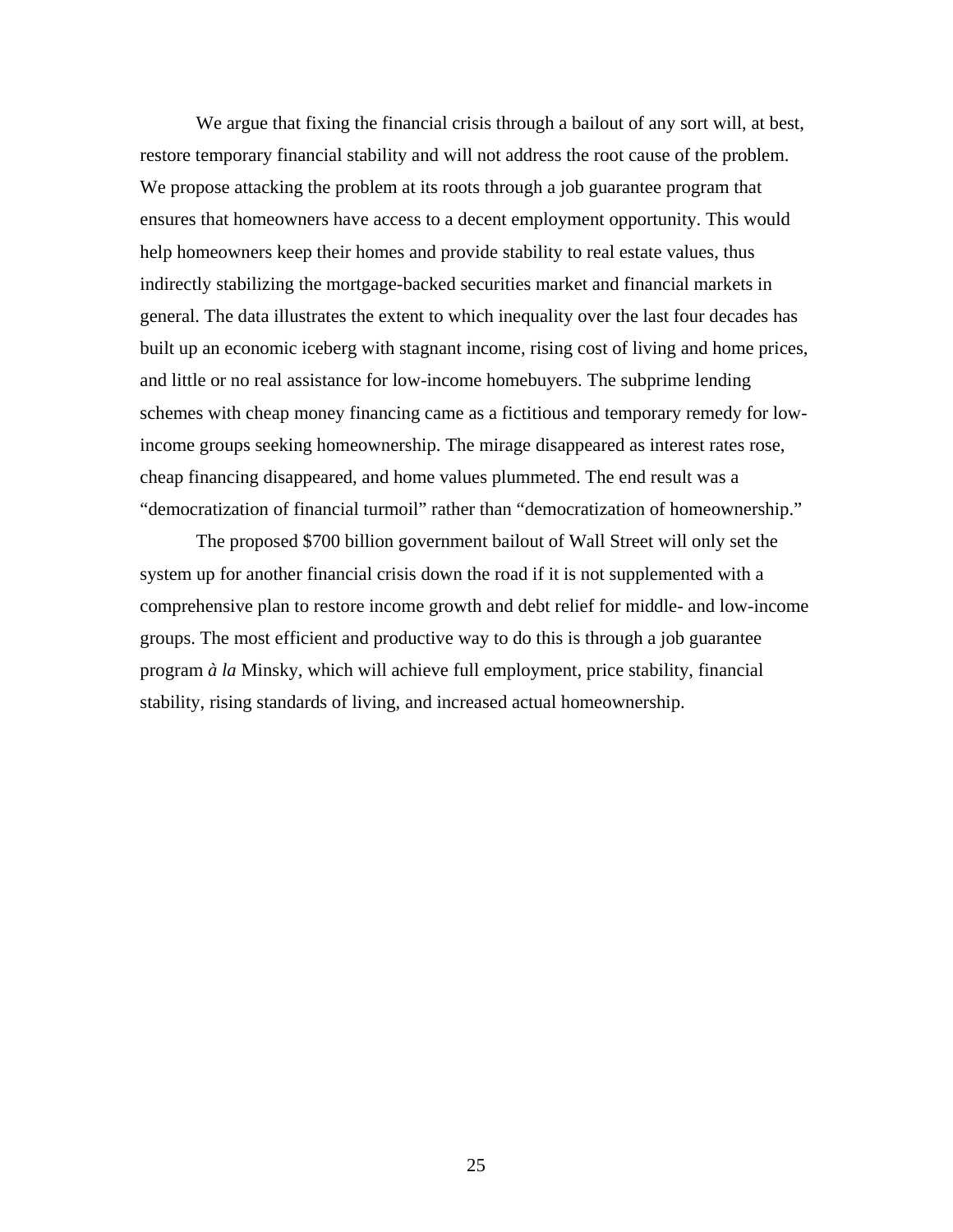#### **BIBLIOGRAPHY**

Bernanke, Ben S. 2004. "The Great Moderation." Speech given at the meeting of the Eastern Economic Association, February 20. Washington, DC.

Chancellor, Edward. 2007. "Ponzi Nation." *Institutional Investor,* February 7.

- Forstater, Mathew, and L. Randall Wray. 2004. "Full Employment and Social Justice." in Champlin and Knodler (eds.), *The Institutionalist Tradition in Labor Economics.* Armonk, NY: M.E. Sharpe, Inc.
- Fullwiler, Scott T. 2007. "Macroeconomic Stabilization through an Employer of Last Resort." *Journal of Economic Issues* 41(1): 93–134.
- Gordon, Wendell. 1997. "Job Assurance: The Job Guarantee Revisited." *Journal of Economic Issues* 32(3): 826–834.
- Greenspan, Alan. 1997. "Statements to Congress—Statements by Alan Greenspan to the Senate Committee on the Budget and the Senate Committee on Finance, U.S. Senate, January 21, 1997." *Federal Reserve Bulletin* (March).
- Kaboub, Fadhel. 2007a. "Employment Guarantee Programs: A Survey of Theories and Policy Experiences." Working Paper 498. Annandale-on-Hudson, NY: The Levy Economics Institute of Bard College.

————. 2007b. "Institutional Adjustment Planning for Full Employment." *Journal of Economic Issues* 41(2): 495–502.

- Keynes, John M. 1936. *The General Theory of Unemployment, Interest, and Money*. New York: Harcourt, Brace, and World, Inc.
- Kregel, Jan. 2007. "Minsky's Cushions of Safety: Systemic Risk and the Crisis in the U.S. Subprime Mortgage Market." Public Policy Brief 93. Annandale-on-Hudson, NY: The Levy Economics Institute of Bard College.
- Lahart, Justin. 2007. "In Time of Tumult, Obscure Economist Gains Currency." *The Wall Street Journal,* August 18.
- Majewski, Raymond. 2004. "Simulating an Employer of Last Resort Program." in Argyrous, Forstater, and Mongiovi (eds.), *Growth, Distribution, and Effective Demand: Alternatives to Economic Orthodoxy, Essays in Honor of Edward J. Nell*. Armonk, NY: M.E. Sharpe Inc.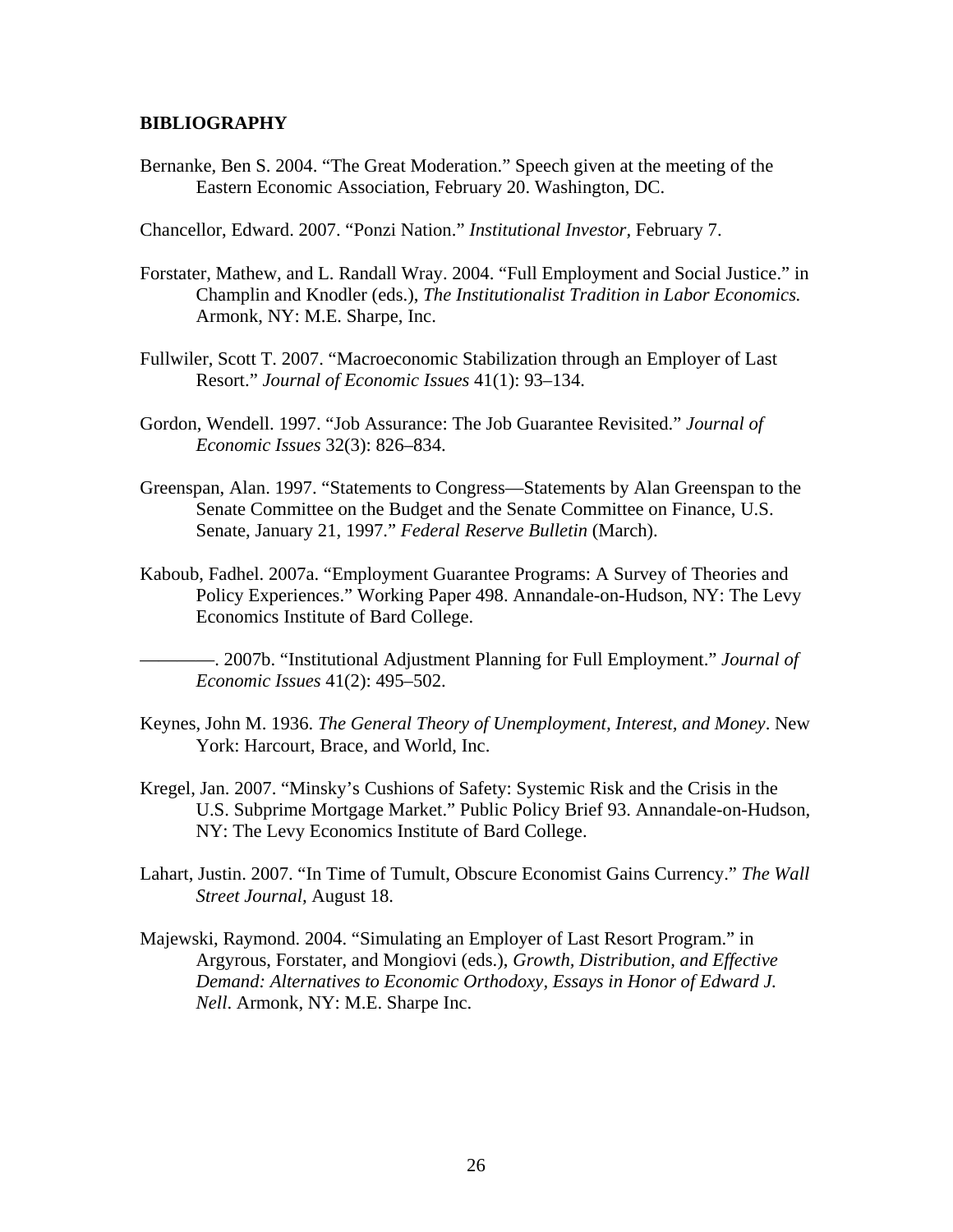- Majewski, Raymond, and Edward J. Nell. 2000. "Maintaining Full Employment: Simulating an Employer of Last Resort Program." Seminar Paper No. 6. Kansas City, MO: Center for Full Employment and Price Stability (CFEPS). Available at: http://www.cfeps.org/pubs/sp/sp6.html
- Minsky, Hyman P. 2008. "Securitization." Policy Note 2. Annandale-on-Hudson, NY: The Levy Economics Institute of Bard College.
	- ————. 1992a. "Reconstituting the United States' Financial Structure: Some Fundamental Issues." Working Paper 69. Annandale-on-Hudson, NY: The Levy Economics Institute of Bard College.
		- ————. 1992b. "The Financial Instability Hypothesis." Working Paper 74. Annandaleon-Hudson, NY: The Levy Economics Institute of Bard College.

————. 1986a. *Stabilizing an Unstable Economy.* New Haven, CT: Yale University Press.

————. 1986b. "Global Consequences of Financial Deregulation." in Gary Clyde Hufbauer (ed.), *The Marcus Wallenberg Papers on International Finance*, Volume 2, Number 1. Washington, DC: Georgetown University.

————. 1965a. "The Role of Employment Policy." in M.S. Gordon (ed.), *Poverty in America.* San Francisco: Chandler.

————. 1965b. "Labor and the War Against Poverty." The Center for Labor Research and Education. Berkley, CA: Institute of Industrial Relations.

Mortgage Bankers' Association. 2007. *National Delinquency Survey*, 2nd Quarter.

- Mosler, Warren B. 1997–98. "Full Employment and Price Stability." *Journal of Post Keynesian Economics* 20(2): 167–182.
- The White House. 2004. "President George W. Bush: A Remarkable Record of Achievement." August. Washington, DC. Available at: http://www.whitehouse.gov/infocus/achievement/Achievement.pdf
- The White House. 2002. "President Calls for Expanding Opportunities to Home Ownership." June 17. Washington, DC. Available at: http://www.whitehouse.gov/news/releases/2002/06/20020617-2.html
- United for a Fair Economy. 2006. "The Growing Divide: Inequality and the Roots of Economic Insecurity." October. Available at: www.faireconomy.org